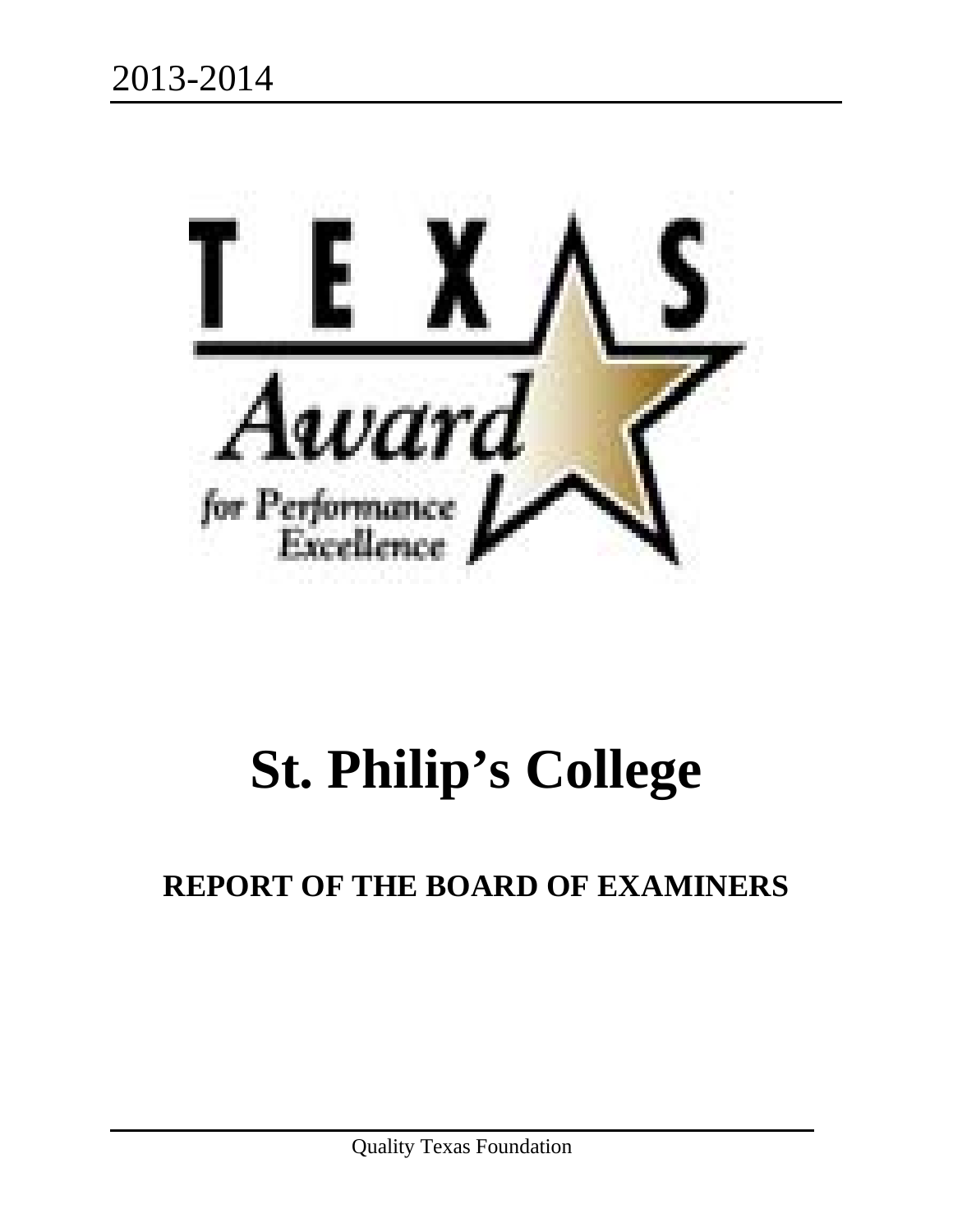#### **EXECUTIVE SUMMARY**

This report summarizes strengths and opportunities for improvement for St. Philip's College as a result of assessment against the 2013-2014 Texas Award for Performance Excellence criteria. St. Philip's College scored in process band four and results band two in the Site Visit review of written applications. An organization scoring in process band four typically demonstrates effective, systematic approaches responsive to the overall requirements of the Criteria, but deployment may vary in some areas or work units. Key processes benefit from fact-based evaluation and improvement, and approaches are being aligned with overall organizational needs. Results are reported for several areas responsive to the basic Criteria requirements and the accomplishment of the organization's mission. Some of these results demonstrate good performance levels. The use of comparative and trend data is in the early stages.

#### **a. The most important strengths or outstanding practices (of potential value to other organizations) are:**

Leadership and Communication—Senior Leaders create an organization of open communication and high performance. Through a variety of meetings, including weekly Cabinet Meetings and Staff Meetings, monthly College Leadership Council Meetings, Division Meetings, Faculty Meetings, and quarterly Call to Conversation Meetings, Senior Leaders cascade information throughout the college to all employees and provide opportunities for input. In addition, they provide multiple vehicles for employees' recognition and reward and for organizational learning. The mission, vision, and values of SPC have been fully deployed throughout the college, with all staff embracing "Student first!" By these means, Senior Leaders may ensure an informed, knowledgeable workforce and evidence the institution's values of trust and respect.

Good to Great Strategic Planning Process—SPC's annual Good to Great Retreat (GTG) focuses supervisors, resource allocators, representatives from Student Government, the Faculty Senate, and Staff Council, as well as community and industry stakeholders, on the development of the strategic plan (Figure 2.1). Participants consider Board of Trustees' input and review the scorecard, Strengths, Weaknesses, Opportunities, and Threats (SWOT) analysis (Figure 2.2), the Context Map (Figure 2.2), strategic plan assessment for gaps and opportunities, and the strategic plan update. Organizational Unit and Assessment Plans (OUAP) operationalize the strategic action plans to address strategic objectives set during strategic planning. OUAPs are developed by staff throughout the college and are presented to Senior Leaders in an open forum for the college community. Using this well-deployed approach may help SPC more successfully address its strategic challenges in educational programs and services, operations, societal responsibilities, and the workforce.

Employee Hiring and Orientation Process—SPC's systematic hiring and orientation process A cross-functional screening committee that has been trained on legal requirements meets and reviews candidates, selecting the most promising applicants for interviews. Once employees are hired, they participate in New Employee Orientation and then are reviewed within the first 90 days of employment. The college President conducts two meetings each year to convey the college's history and to have open dialog regarding strengths and weaknesses. This input is then shared with the Cabinet, providing opportunities for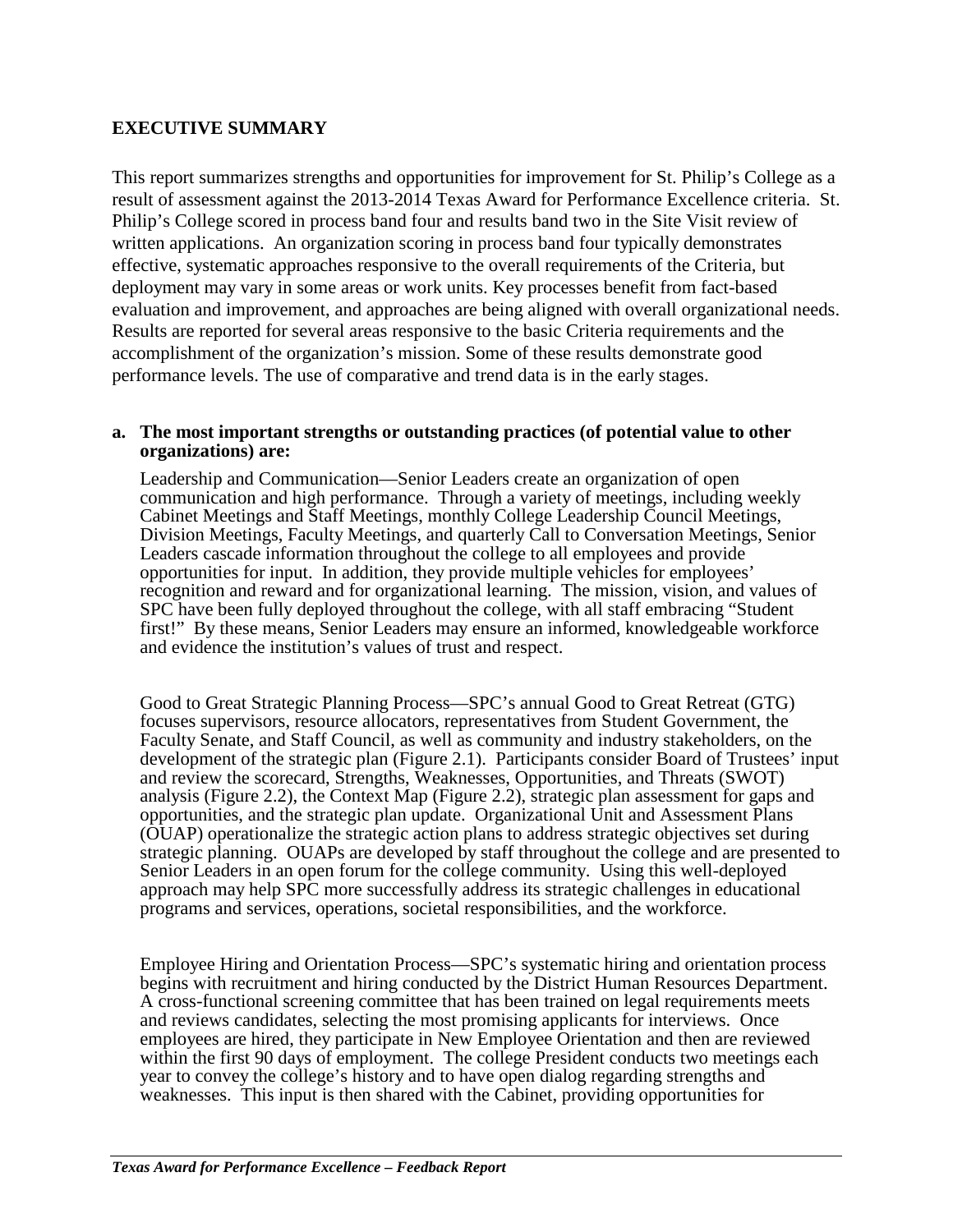improvement and learning. This process may strengthen SPC's ability to address its mission of providing a strong education more effectively.

Innovation—SPC has an informal process to capture and manage innovation. One of these innovative programs is the summer Microsociety, aimed at increasing student enrollment from the neighborhood surrounding the college and is the only such program on the campus of a community college. Another is its Tax Clinic where SPC students complete tax returns for members of the local community, earning recognition for innovation and quality performance from the Internal Revenue Service. The soon-to-be-completed Veterans Outreach Center, which has been a joint project with the City of San Antonio, will provide a place for veterans to gather. As a result of its innovative spirit, United States President Barack Obama has selected SPC as a partner in the first five Promise Zones in the nation to address job creation and training for San Antonio's East Side. Through a continued focus on innovations, SPC may more proactively leverage its core competencies of quality learning, support for learners, community engagement, and business and industry responsiveness.

#### **b. The most significant concerns, weaknesses, or vulnerabilities are:**

Lack of Formal Processes—SPC lacks formal, systematic processes in a number of key areas. For example, a formal process does not exist for data analysis and use at SPC. Staff members have no replicable means to validate, analyze, evaluate, and use data for informing decisions and actions. SPC does not have a formal process to address intelligent risk assessment. While there are numerous examples of innovations at the college, staff members do not use a systematic process to assess risks associated with new ideas. Other missing processes include no formal process for addressing key areas of the community for staff and campus involvement, for examining appraisal results across employee groups to determine specific capability needs, or for program design for work processes, to name a few examples. With the development and deployment of key, systematic processes, SPC may more quickly address its strategic challenges and move closer to achievement of its vision of becoming the best in the nation for student success and performance excellence.

Lack of Alignment in Strategic Plan Deployment—The Good to Great (GTG) strategic plan process does not provide alignment between the strategic plan and the development of the Organizational and Unit Assessment Plans (OUAPs). The OUAPs are developed before the creation of the strategic objectives or the strategic plan. Once the strategic plan is finalized and deployed, staff then have to select a strategic objective that is closest to the OUAP that has been developed, rather than have the OUAP emerge from the strategic objective. Consistent alignment between the OUAPs and the strategic plan and objectives may increase the organization's agility in addressing those objectives, thus maximizing its effectiveness and efficiency.

Inconsistent Deployment of Key Performance Measures—SPC does not systematically deploy key performance measures throughout the organization. As OUAPs are developed, some staff include performance measures; however, some plans do not have associated measures, while others contain measures that cannot be quantified. The identification of appropriate measures for all key action plans may help the SPC assess its effectiveness in achieving these plans.

Lack of Learning and Integration—SPC does not have systematic learning and integration across the organization, lacking a fully deployed, systematic methodology for process improvement. For example, in the strategic planning process, while action plans are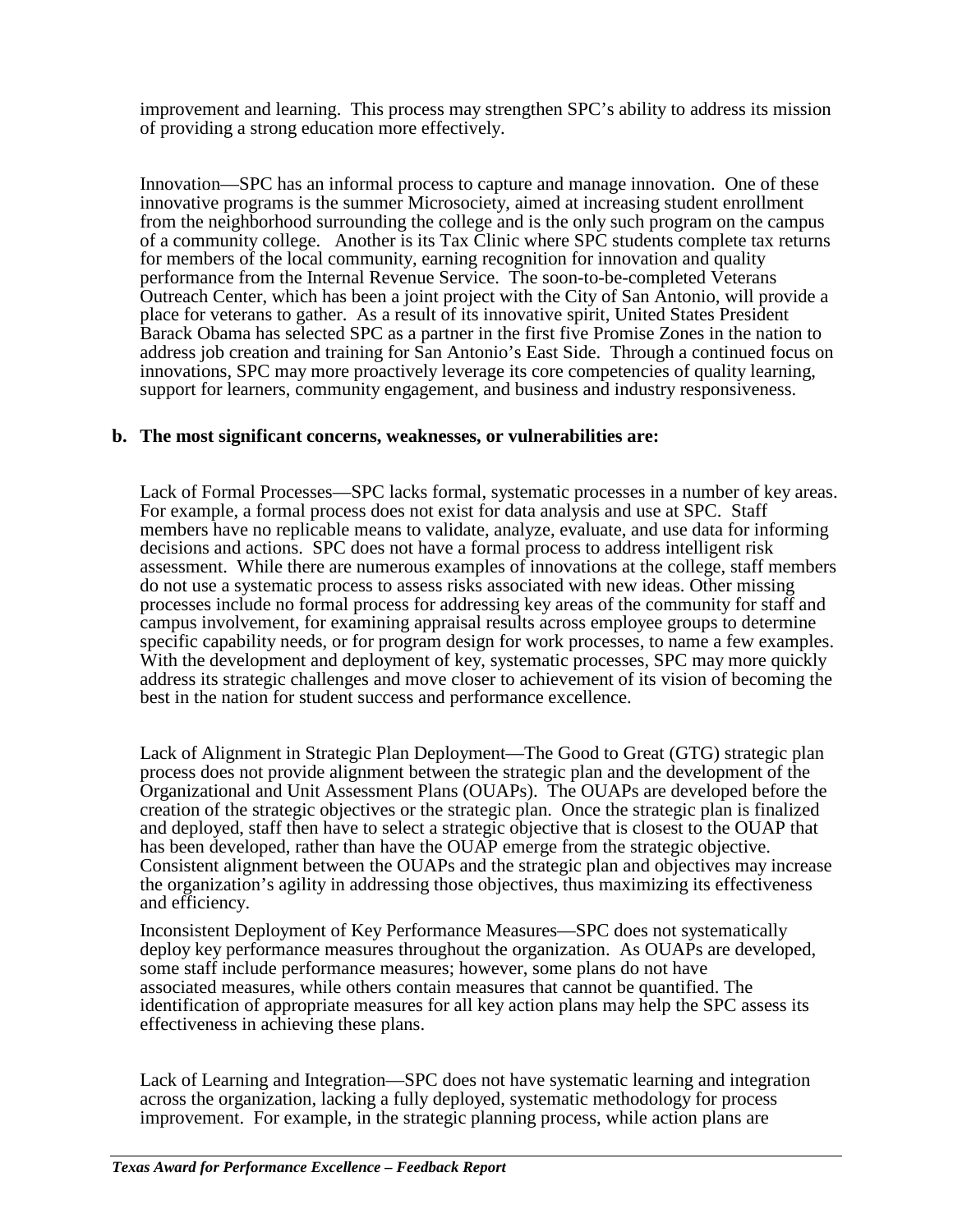developed as a result of strategic objectives, there is no formal process for improvement and learning. When addressing accreditation and compliance requirements, the college does not have a formal review process for improvement and learning with a step to deploy new learning that has occurred because of the review. There is no means for gathering actionable information/feedback from former students, potential students, non-students, suppliers, or partners, nor a systematic approach to using data for improvement and learning. Through development of a systematic approach for learning that is fully deployed and used throughout the organization, SPC may reduce waste and variability, improve student learning, and achieve sustainability.

#### **c. Considering the applicant's key factors, the most significant strengths (data, comparisons, linkages) found in Category 7 are:**

Positive Trends in Learning Outcomes and Student-Focused Outcome Results—SPC has several positive trends for learning outcomes and student-focused outcome results. Student learning shows a 23 percent increase in "skillful" critical thinking from 2010 to 2012 (Figure 7.1a), an increase in three of six areas for language and math skills over the last three years (Figure 7.1b), a reduction in the percentage of high risk courses (Figure 7.1d), an increase in course completion (Figure 7.1e), including course completion by First Time In College (FTIC) status (Figure 7.1g) and by gender (Figure 7.1h). In addition, SPC has a 3% increase in the fall FTIC transfers to senior institutions (Figure 7.1f). New Student Orientation Satisfaction (Figure 7.2b) reports 100% satisfaction rate, and Student Satisfaction on Key Campus Services (Figure 7.2a) shows segmented areas scoring between 5 and 6. These positive outcome trends may enhance SPC's ability to capitalize on its core competencies of quality instruction and support for learners.

Positive Comparative Data for Student Learning and Leadership Results—SPC uses some comparison data from peers and from national benchmarking organizations in the analysis of its performance. For example, the measures relating to the Percent of High Risk Courses (Figure 7.1d) show a trend reduction greater than 2 peers and Alamo College, while Successful Course Completion (Figures 7.1e, 7.1h, and 7.1i) has SPC outperforming two of three peers. Workforce development and training availability (Figure 7.3e) show SPC's 2012 level outperforming one peer and the national norm base. Workforce Climate Satisfaction by Personnel Status (Figure 7.3j) shows two of four employee segment levels reaching or exceeding the national norm base for 2012. Workforce Graduates' Employment (Figure 7.4e) results show 2011 performance level exceeding two peers and reaching both the state average and the Very Large Community College (VLCC) average. Engagement with Student Social Growth (Figure 7.4m), which measures contact among students from different backgrounds, shows the college outperforming all 5 comparison groups and posting a positive trend of about 2% growth. Licensure Passage Rates (Figure 7.4f) met the Best-in-State 100% rate in two of the five programs, with four of the five programs posting pass rates above 90%. These comparison results may increase SPC's understanding of its strengths and enhance its ability to address its key customer requirements.

#### **d. Considering the applicant's key factors, the most significant vulnerabilities and/or gaps (data, comparisons, linkages) found in Category 7 are**

Missing Results—SPC has missing data for supply chain management, student/stakeholder engagement, including relationship building, customer dissatisfaction, workforce skills, retention, absenteeism, productivity, recognition, risk assessment, organizational learning, or key market share. Without data collected and analyzed for key areas, SPC may find it more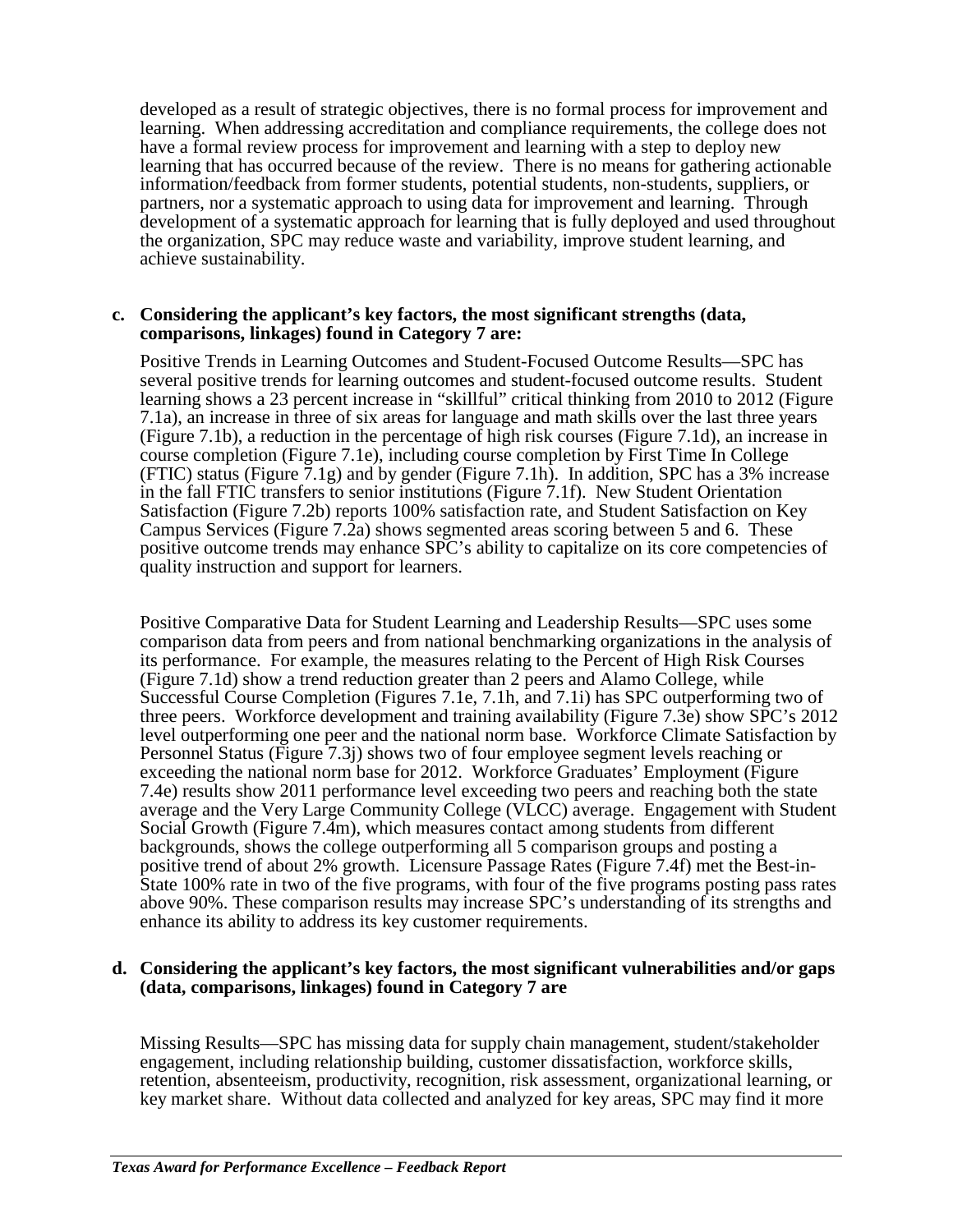difficult to assess its progress and may impede its ability to reach the vision of being the best in the nation in student success and performance excellence.

Some Declining Levels, Trends, and Comparisons—Results for workforce include several declining or erratic levels, trends, and comparisons. These include Employee Perception of the Workplace Climate (Figure 7.3h) for overall satisfaction and for open communication (Figure 7.3g) show declining levels and unfavorable comparisons with all three peers and Alamo College reporting higher results. Crime Statistics (Figure 7.3i), Satisfaction for Professional Development (Figure 7.3l), and Licensure Passing Rates (Figure 7.4f) show fluctuating trends. Crime Statistics (Figure 7.3i) has two of three peers posting lower numbers of crimes. Focusing on these areas may allow SPC to address its mission of providing the community with quality education more effectively.

Lack of World-Class Benchmark Data—While SPC's vision is to become the best in the nation for student success and performance excellence, the college does not use national bestin-class data for any comparisons. Employing world-class comparisons may allow SPC to move toward accomplishing its vision more quickly.



**Graphs: By Item, By Rank, and Score Band Summary**

**This graph contains scores listed by item number. These scores reflect an organization that demonstrates effective, systematic approaches responsive to the overall requirements of the Criteria, but deployment may vary in some areas or work units. Key processes benefit from fact-based evaluation and improvement, and approaches are being aligned with overall organizational needs. Results are reported for several areas responsive to the basic Criteria requirements and the accomplishment of the organization's mission. Some of these results demonstrate good performance levels. The use of comparative and trend data is in the early stages.**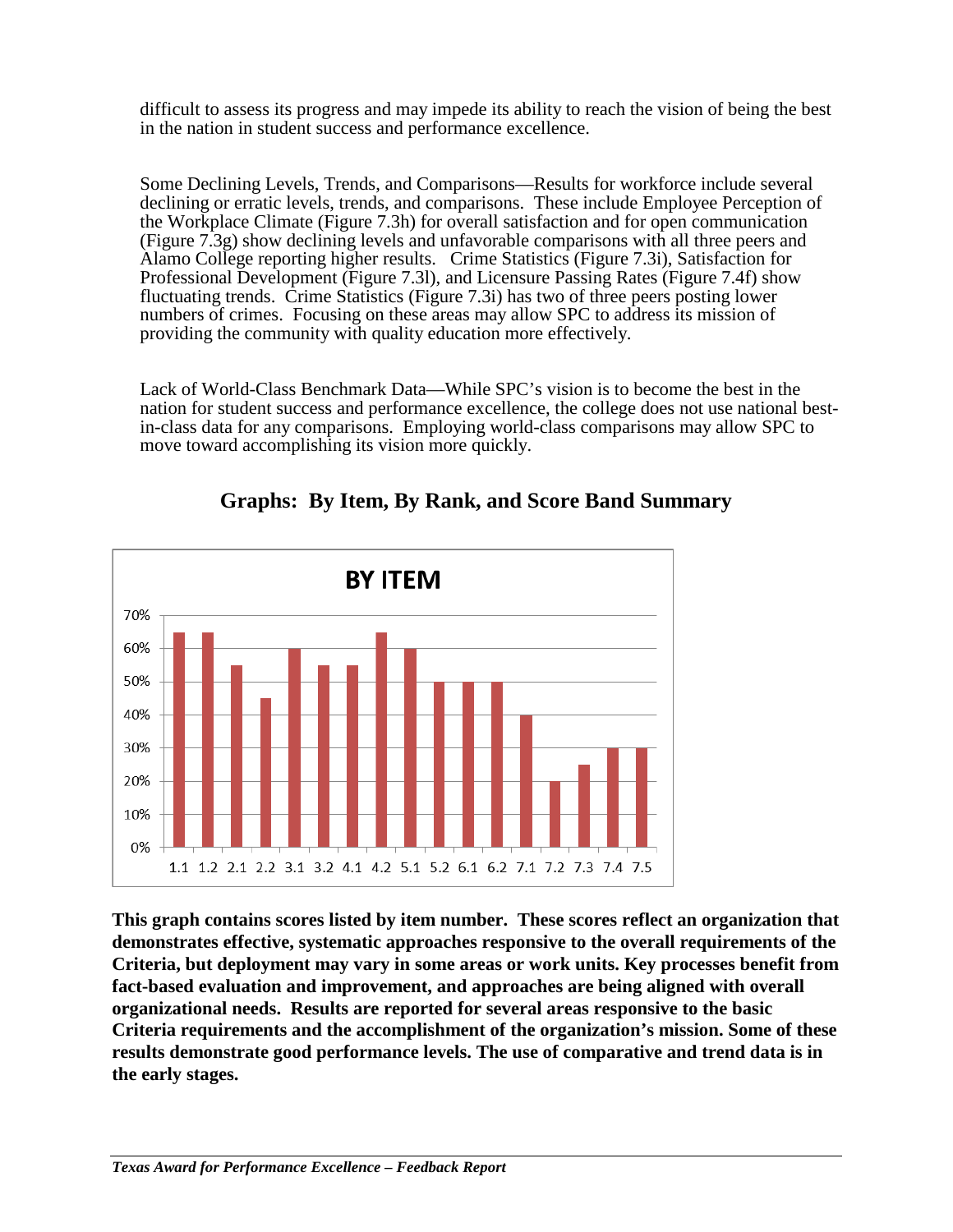

**This graph lists scores by rank. These scores indicate that Item 4.2--Knowledge Management, Information, and Information Techology, 1.1—Senior Leadership, and 1.2— Governance and Societal Responsibilities were the strongest areas of the organization at 65%. Items 3.1, 5.1, 2.1, 3.2, 4.1, 5.2, 6.2, and 6.1 all performed in the 50% to 60% range. Three results items, 7.1, 7.5, and 7.4 scored in the 30%-40% range. Two items, 7.3— Workforce-Focused Results and 7.2—Customer-Focused Results, had scores in the 20% to 25% range.**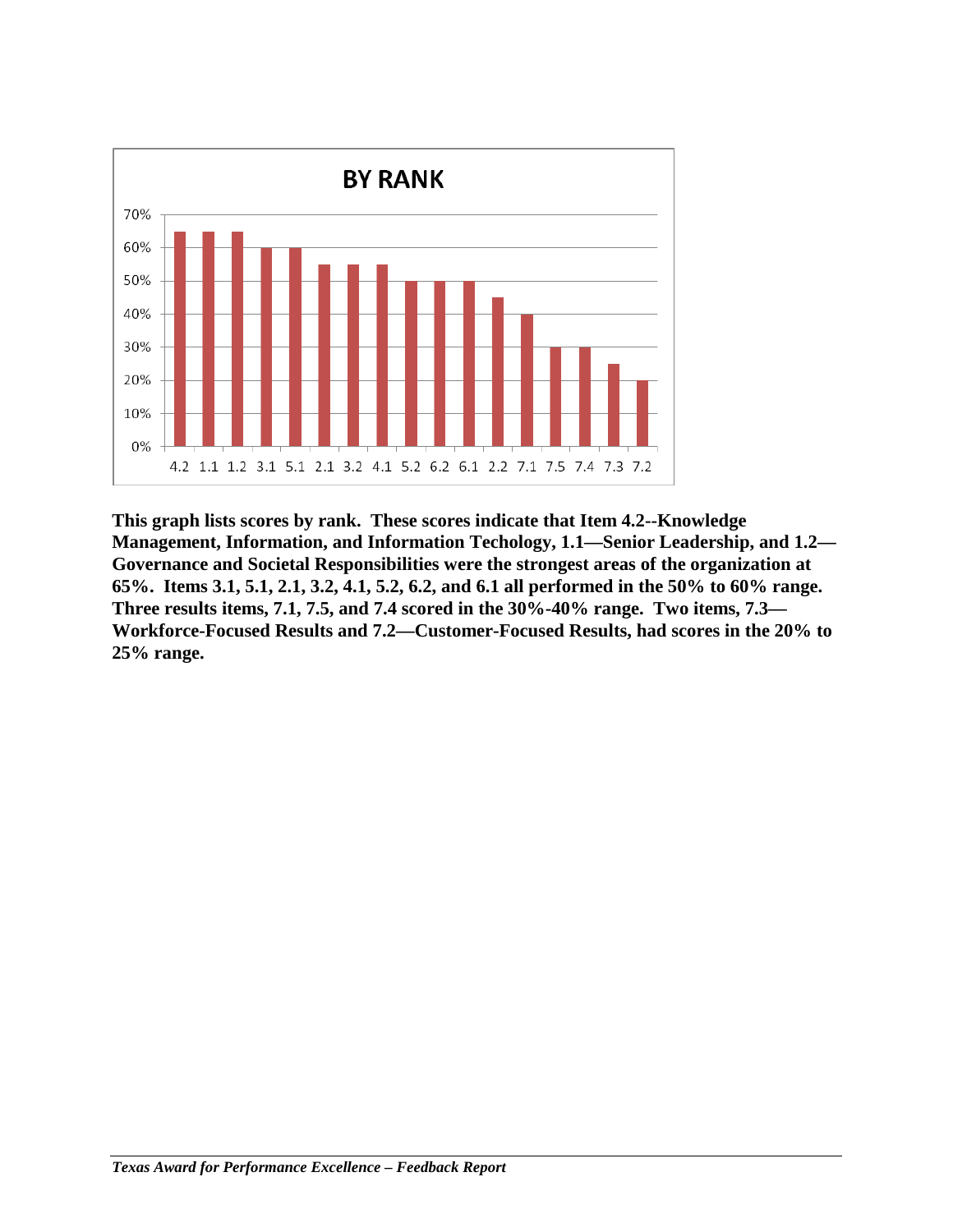

**This radar chart of score band summary indicates that items 1.1, 1.2, 2.1, 3.1, 3.2, 4.1, 4.2, 5.1, 5.2, 6.1, and 6.2 score in the fourth band, and all are process items, indicating that these areas demonstrate effective, systematic approaches to the overall requirements of the items, but deployment may vary in some areas or work units. Key processes benefit from fact-based evaluation and improvement and approaches of being aligned with organizational needs. Items scoring in the third band include 2.2, 7.1, 7.4, and 7.5. Areas of most need are 7.2 and 7.3, which are in the second band. Both are results items, which indicates that the organization obtains results, with some improvements and good results; however, several areas of the organization lack results.**

# **DETAILS OF STRENGTHS AND OPPORTUNITIES FOR IMPROVEMENT**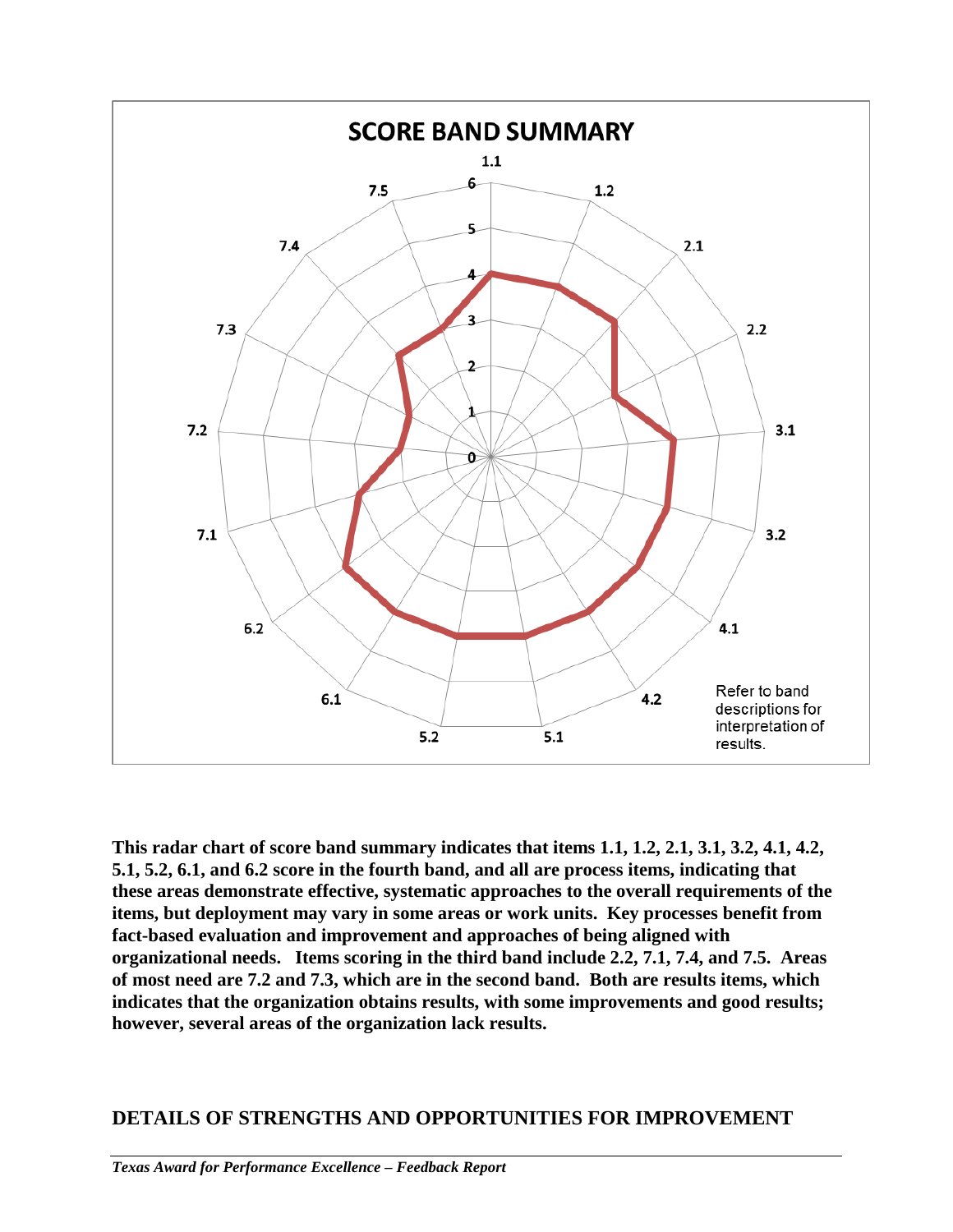# **Category 1 Leadership 1.1 Senior Leadership**

Your score in this Criteria Item for the Site Visit Stage is in the 50-65 percent range. (Please refer to the attached "Scoring Guidelines".)

# **STRENGTHS**

**Senior Leaders communicate with the workforce, students, and stakeholders using a variety of approaches (Communication of Organizational Performance, Figure 1.2), including the St. Philip's College website, All College and Division meetings, President's Call to Conversation, and others. The College uses a variety of ways to recognize and reward employees, including the National Institute for Staff and Organizational Development (NISOD) award, educational benefits, and internal awards. Senior Leaders promote growth opportunities for employees, creating an environment of organizational and personal learning by participating in organizational learning and attending national, regional, and local conferences and seminars. These processes may support a quality working environment, directly impacting the customer learning experience.**

Seniors Leaders have a systematic approach to deploy SPC's vision, values, and mission to the workforce and key customers. The SPC vision and values are deployed to the workforce through division-level meetings, posted in common areas, and associated with Operational Unit and Assessment Planning (OUAP). SPC's vision and values are communicated to students through new student orientation and reinforced through the Student Handbook. This systematic approach may help Senior Leaders enhance its organizational values.

Senior Leaders demonstrate a commitment to promote proper legal and ethical behavior. For example, performance expectations are established for all employees, including Senior Leadership, as part of their annual appraisal process; policies for employee and student behavior are published and readily available in employee and student handbooks, and ethics training is an annual requirement. Ethical breaches are immediately addressed by Senior Leaders, who are subjected to the same standards as the workforce. Senior Leaders' commitment to legal and ethical behavior may leverage SPC's key values, building a culture of trust and respect.

# OPPORTUNITIES FOR IMPROVEMENT

The mission, vision, and values (MVV) are inconsistently deployed to some customer and stakeholder groups. Lack of a formal process to communicate MVV to all stakeholders and customers may inhibit the SPC's ability to reach the vision of being the best in the nation in student success and performance excellence.

SPC does not have a systematic process to align action to strategic objectives, improve its performance, enabling innovation and intelligent risk-taking throughout the organization. OUAPs are inconsistently deployed throughout the organization. A process to align department planning with strategic planning may enhance the organization's values.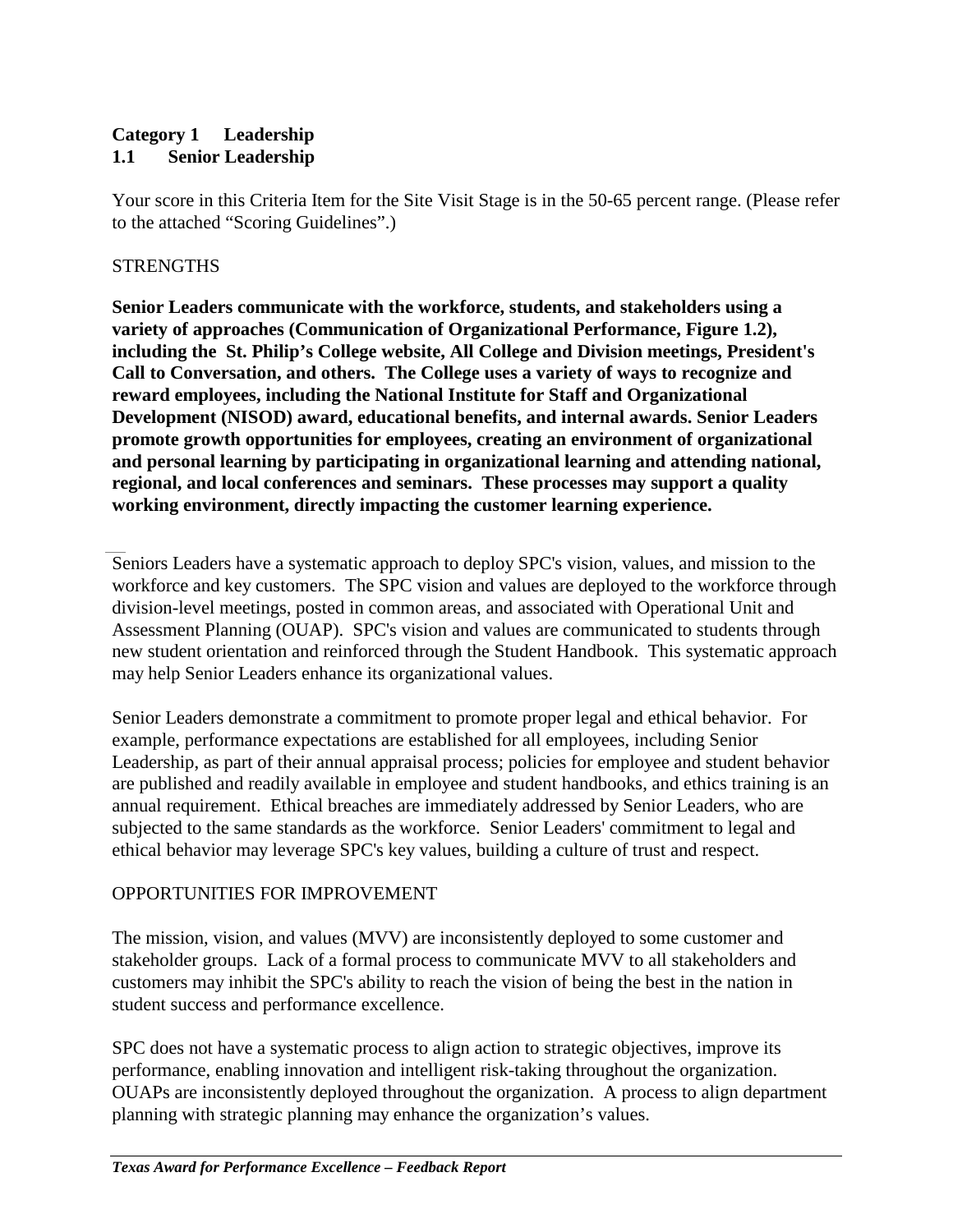No formal approach exists to ensure that workforce culture fosters customer engagement. Through a systematic approach to address workforce culture as it relates to customer engagement, SPC may increase its market share and improve its community standing.

# **1.2 Governance and Social Responsibilities**

Your score in this Criteria Item for the Site Visit Stage is in the 50-65 percent range. (Please refer to the attached "Scoring Guidelines".)

# **STRENGTHS**

St. Philip's College (SPC) has multiple proactive approaches to address societal responsibilities. For example, as one of the highest energy consumers in the immediate area, SPC implemented numerous activities to reduce excessive energy usage, such as solar panels and windmill installation at the Southwest Campus (SWC). The college also implemented a formal recycling program. SPC is designated a ''military friendly'' organization and is developing an off-site Veterans Outreach Center. In addition, SPC Senior Leaders and workforce contribute to the United Way campaign and employees are encouraged to volunteer within the community. Through a continuing relationship with its key communities, SPC may leverage its core competency and value of community engagement.

Transparency in operations occurs through Senior Leaders' two-way communication to the workforce. A variety of formats are used, including weekly and monthly meetings, Call to Conversations, social media, email, newsletters, and All College Meetings (Communication of Organizational Performance, Figure 1.2). Transparency in operations may enhance SPC's leadership and governance system.

SPC deploys tools to help achieve fiscal accountability. The college's financial management system's internal controls include checks and balances, second approval for amounts above specific dollar limits, no deficit spending, and the use of the Resource Allocation Request form to justify all major funding requests. Through these tools, SPC may continue to address its strategic challenge: loss of local, state, and national funding.

SPC has a systematic approach to evaluate the performance of Senior Leaders. The Executive Performance Protocol (EPP) includes accountability to key performance indicators and alignment with the district strategic objectives and goals. This systematic approach may enhance Senior Leadership development, resulting in improvement of the leadership system's effectiveness.

# OPPORTUNITIES FOR IMPROVEMENT

There is not a formal, systematic process for meeting and exceeding accreditation and compliance requirements. No means exist for reviewing and managing accreditations, standards, and Key Performance Indicators (KPIs). Development of a systematic process may reduce the risk of losing program compliance and accreditation.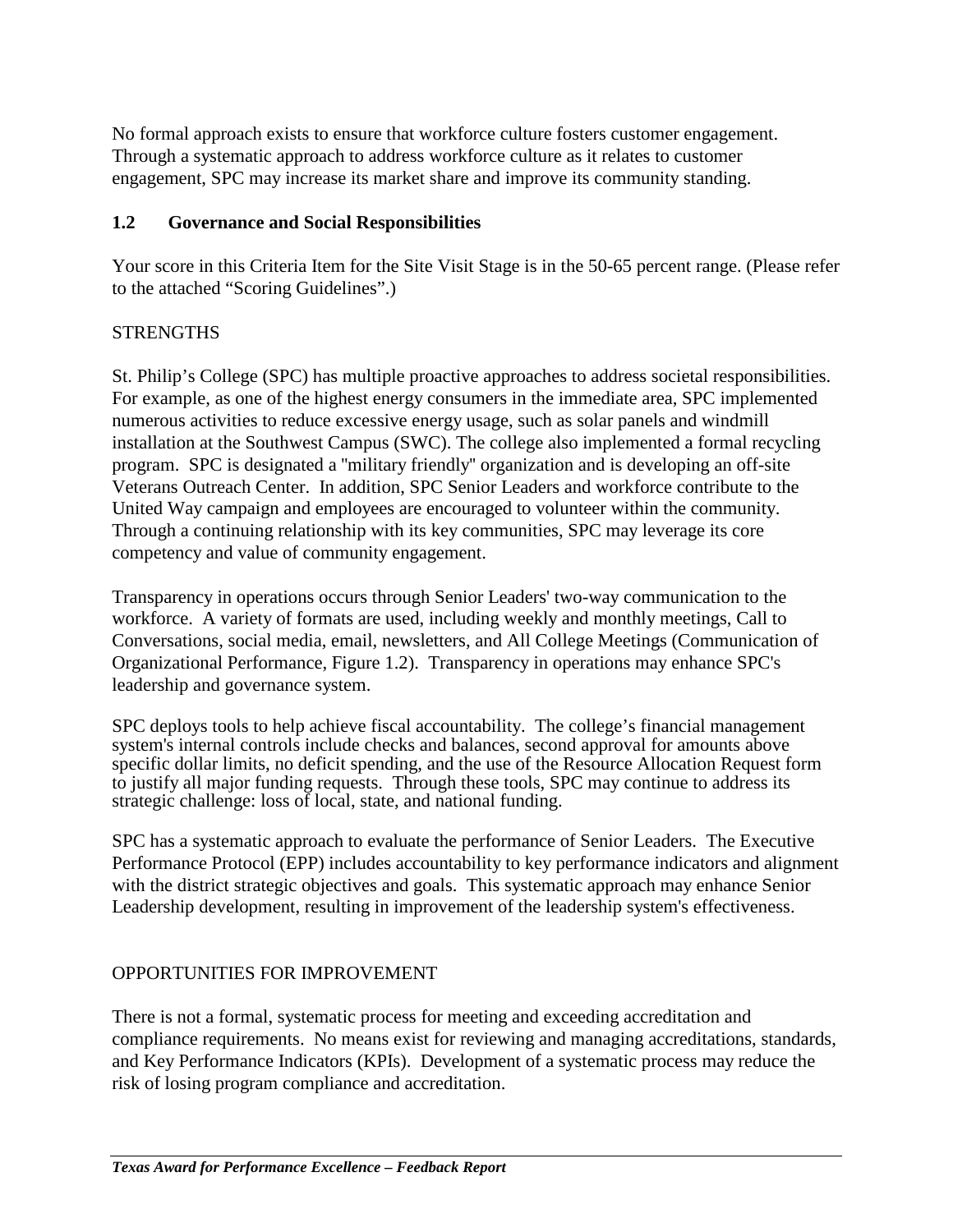There is no systematic process to prioritize organizational involvement in key communities. Without a consistent formal process, SPC may not fully leverage the core competencies of business and industry responsiveness and community engagement.

# **Category 2 Strategic Planning 2.1 Strategy Development**

Your score in this Criteria Item for the Site Visit Stage is in the 50-65 percent range. (Please refer to the attached "Scoring Guidelines".)

# **STRENGTHS**

**St. Philip's College (SPC) has a Strategic Planning Process (Figure 2.1), which begins with the Good to Great (GTG) Retreat and continues annually. Participants consider Board of Trustees' input and review Scorecard data, Strength, Weakness, Opportunity, Threats (SWOT) analysis (Figure 2.2, Context Map update (Figure 2.2), strategic plan assessments for gaps/opportunities, and the strategic plan update. Participants include all supervisors, resource allocators, and representatives from student government, faculty senate, staff council, and community/business. The Strategic Plan is communicated to all staff each fall. This systematic strategic planning process may enhance SPC's ability to meet its vision and mission.**

SPC minimizes potential blind spots in the strategic planning process by including the points of view of consultants, examiners, and some stakeholders in the strategic planning process. Listening to the voices of many may increase SPC's ability to develop its strategic objectives to address its mission.

SPC creates strategic objectives to address strategic challenges and advantages (Strategic Challenges and Advantages, Figure 2.3). Weekly cabinet meetings include data review to assess progress toward accomplishment of strategic objectives. Through these objectives, Senior Leaders may improve decision making, reflecting a commitment to the implementation of the strategic plan.

# OPPORTUNITIES FOR IMPROVEMENT

**While SPC has a Strategic Planning Process (Figure 2.1), there is not a consistent alignment from the strategic plan to the development of OUAPs. The OUAPs are developed prior to the creation of the strategic objectives in the GTG strategic planning process. Consistent alignment may strengthen the connection between operational and strategic planning.**

SPC does not consistently deploy a systematic process to evaluate risks when considering strategic opportunities. Without considering relevant risks when implementing innovation, SPC may encounter unintended consequences, hindering its ability to achieve the vision of becoming the best in the nation.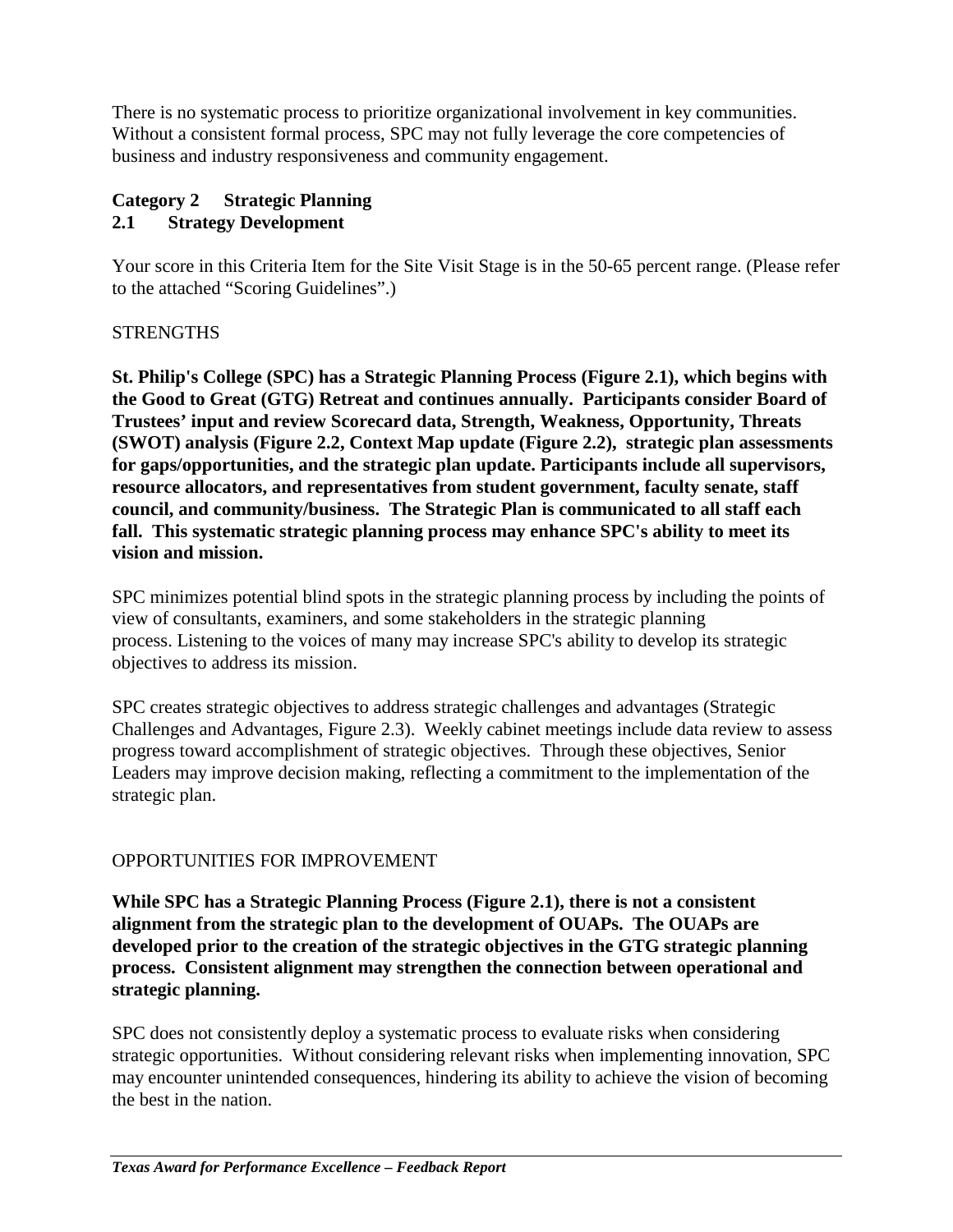While SPC invites some stakeholders to participate in the GTG, the college does not have a systematic process to gather the voice of its three key stakeholder groups for the development of objectives or action plans. If all relevant key stakeholder needs are not consistently considered in development of the strategic objectives, SPC may encounter unknown barriers, potentially impeding full deployment.

# **2.2 Strategy Implementation**

Your score in this Criteria Item for the Site Visit Stage is in the 30-45 percent range. (Please refer to the attached "Scoring Guidelines".)

# **STRENGTHS**

St. Philip's College (SPC) has a formal process to develop action plans as part of the annual Planning, Budgeting, and Assessment Cycle (PBA, Figure 4.2). Development of action plans may help focus decisions on the purpose or mission of SPC and strengthen its effectiveness.

SPC has an approach to identify performance measures in order to track the achievement of its Operational Unit Assessment Planning (OUAP). WeaveOnline, a strategic management tool, tracks the effectiveness and achievement of the OUAP. The linkage of performance measures to plans may facilitate the accomplishment of SPC's strategic objectives.

# OPPORTUNITIES FOR IMPROVEMENT

**While SPC has a process to assign performance measures to the OUAP, key performance measures are not consistently deployed, resulting in some plans without associated measures and some measures that cannot be quantified. The identification of appropriate measures for all key action plans may help the SPC assess its effectiveness in achieving these plans.**

**SPC does not consistently compare its projected performance with that of competitors. Additionally, the college does not consistently use local, state and national benchmark data to understand gaps in performance. By consistently comparing its performance to competitors' performance and other key benchmarks, SPC may more quickly recognize key performance gaps or strategic opportunities for improvements and reach its vision of being the best in the nation more quickly.**

While SPC invites some partners and collaborators to the GTG and advisory committees, the college does not share action plans with all key suppliers, partners, and collaborators. Full action plan deployment may enhance SPC's ability to leverage its core competencies of business/industry responsiveness and community engagement.

SPC does not have a process to ensure that financial and other resources are available to support the achievement of its action plans. The Resource Allocation Form (RAF) has no formal process to link resource requests to action plans. In addition, the action plans do not require information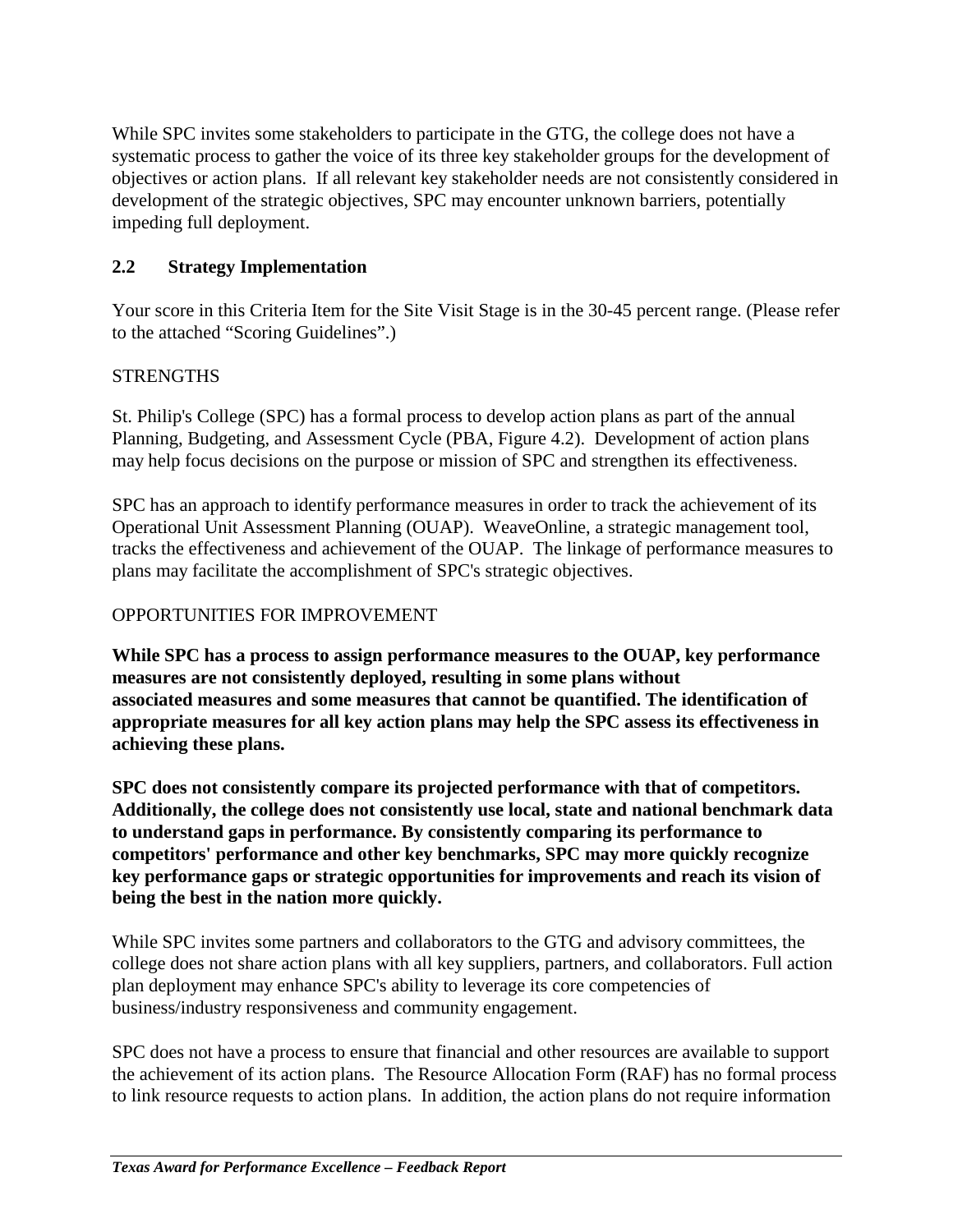on resources needed for plan execution. A formal connection of resource availability to resource needs/action plans may increase SPC's ability to prioritize limited resources.

# **Category 3 Customer Focus 3.1 Voice of the Customer**

Your score in this Criteria Item for the Site Visit Stage is in the 50-65 percent range. (Please refer to the attached "Scoring Guidelines".)

# **STRENGTHS**

St. Philip's College (SPC) employs various methods of formal and informal communication to listen to, interact with, and observe customer groups (Figures 3.1 and 3.2). Types of listening include the Good to Great (GTG) process, college committee/councils, graduation surveys, student orientation feedback, end of course surveys, Noel Levitz (NL) satisfaction surveys and Community College Surveys of Student Engagement (CCSSE). Business and industry stakeholders are engaged through participation on advisory committees and open dialogues. Students may access web advising, social networks, college website, Facebook, Twitter, Instagram, YouTube, and Foursquare. These approaches to listen to students and customers may increase the long-term market share of SPC.

SPC assesses student and customer satisfaction and dissatisfaction through the NL and CCSSE surveys. Leadership captures measurements that provide actionable information that is integrated into its decision making to improve programs/service offerings. For example, the college listened to feedback from the student government representatives about the cost of textbooks, resulting in a collaborative effort with the supplier/partner to implement a textbook loan program. SPC also used the information gained from the NL and CCSSE surveys to add an additional student orientation. Through these means, SPC may strengthen its understanding of customer needs and gain future enrollment.

SPC listens to potential students and other customers through the Office for Student Recruitment and International Services, campus tours, corporate recruitment visits, including partnerships with Food Bank employees, school districts, the WNBA team, and College Connection program. Potential stakeholders and competitors are invited to participate in various activities, including career fairs and the President's Gala dinners. Using these listening methods may leverage SPC's core competencies.

# OPPORTUNITIES FOR IMPROVEMENT

SPC gathers student and customer survey and feedback information, but the college does not systematically obtain information relative to its competitors' customer satisfaction. Use of competitor satisfaction information may enable better decision-making regarding customer needs.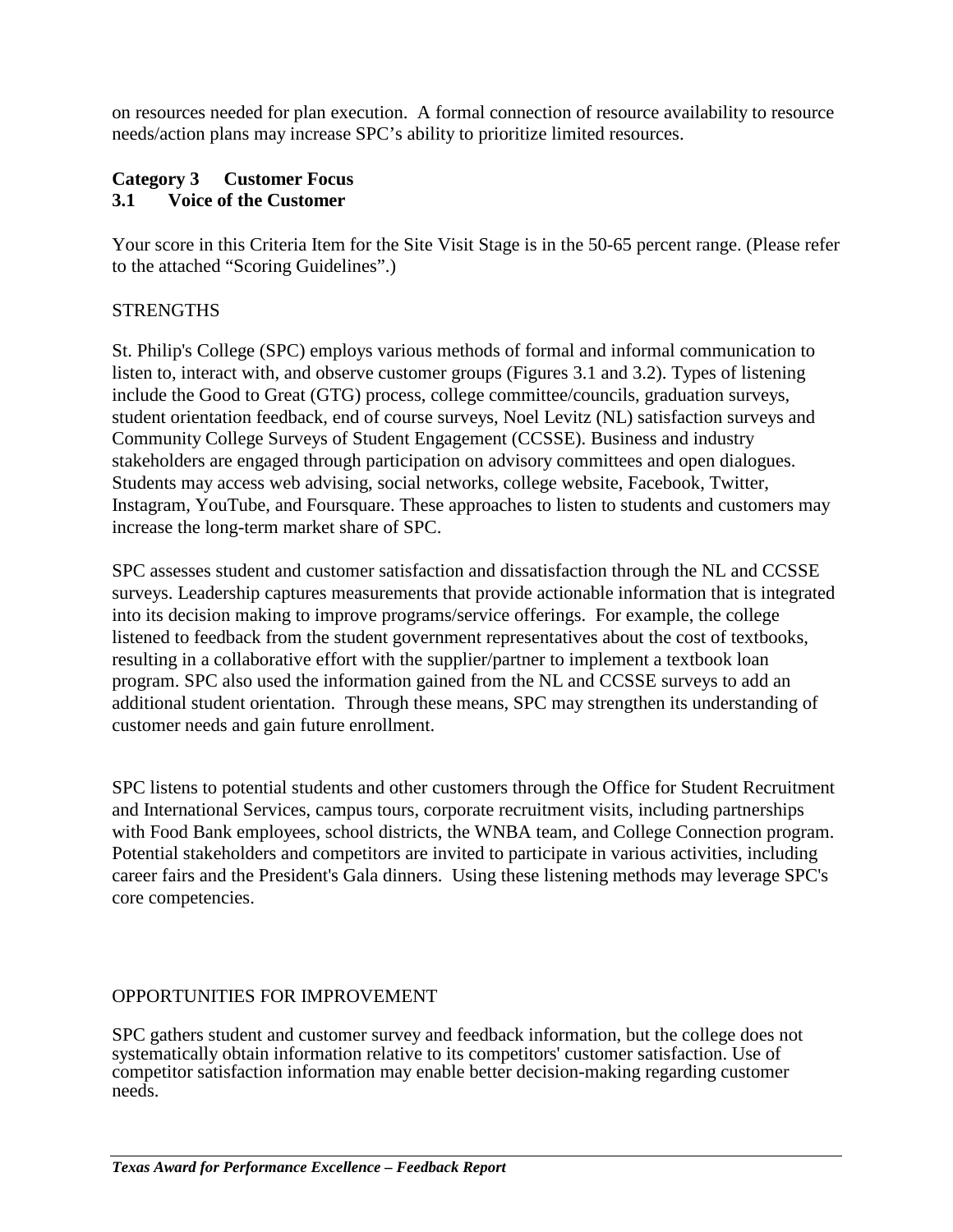SPC does not deploy a systematic process for the use of gathered actionable information/feedback from former and potential students. Without former/potential student actionable data, SPC may limit its capability to understand student needs.

SPC does not have a process to monitor and report social media data. The lack of a process to collect, analyze, and report social media data may limit SPC's ability to gather credible and actionable information on key issues, thereby limiting the college's ability to understand and address customer requirements.

# **3.2 Customer Engagement**

Your score in this Criteria Item for the Site Visit Stage is in the 50-65 percent range. (Please refer to the attached "Scoring Guidelines".)

# **STRENGTHS**

St. Philip's College has a systematic approach to address student and stakeholder requirements for programs and services. SPC identifies new programs and services through a formal and informal process. Current programs are reviewed yearly using the Operational Unit Assessment Planning (OUAP) process. Identification of future programs and segments occurs in the Good to Great strategic planning process and in interactions with major business/industry representatives. Examples of partnerships include Foundations of Excellence, Veterans Outreach and Transition Center, USA Funds, and high school academies. This level of customer engagement may increase the visibility of SPC's mission of stimulating leadership and personal growth.

SPC provides multiple sources for students to seek information and to provide feedback on educational programs and services. These sources include college recruiters, workforce development staff, enrollment management staff, the website, academic and counseling support, disabilities coordinator, interpreting services, technology loan program, free test preparation support, on-line tutoring, and career and transfer centers, among many other examples. Results are deployed through meetings, activities and cross training sessions. Through this approach, SPC may address its strategic challenges more quickly.

Through a variety of tools and methods, SPC has a systematic approach to build and manage relationships with students and stakeholders to increase market share. Examples include college website, online admission, registration, student support services, printed materials, e-Catalog, ACES (Intranet), recruiters, Facebook, Twitter, Instagram, YouTube and Foursquare, which allow for two-way communication. Several of these methods are deployed to current and potential students and to the community. These approaches may leverage levels of engagement and retention.

# OPPORTUNITIES FOR IMPROVEMENT

SPC does not have a formal process to assess competitors' students and customers or potential students and customers to address customer key requirements. A targeted focus may enhance SPC's competitive advantages, thus increasing market share.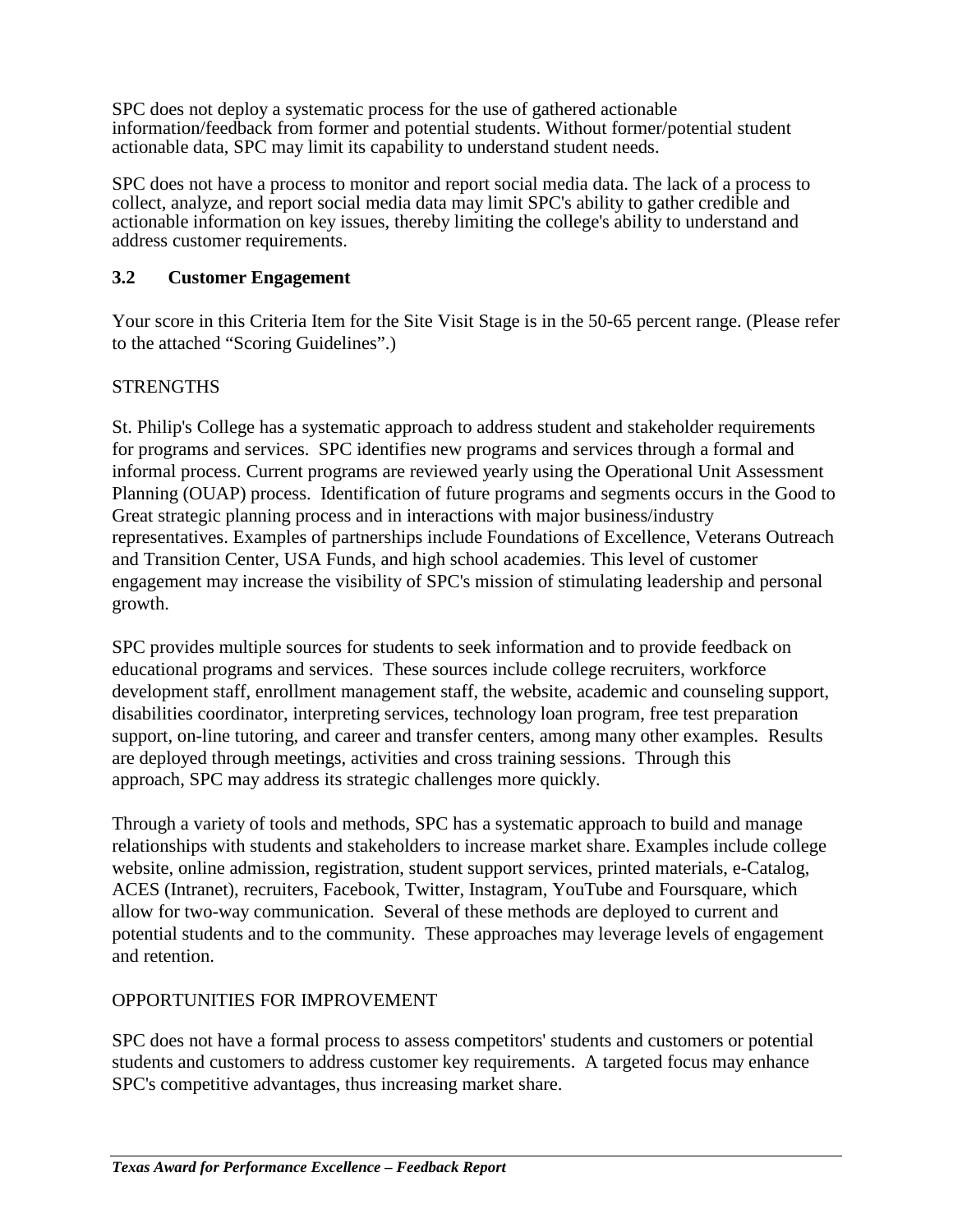SPC does not have a fully deployed, systematic student complaint resolution process. Addressing this need may result in the college receiving critical information, which may enhance its values of students first and respect for all.

SPC does not have a formal, systematic process for non-students and other customers to provide feedback. With a formal process, SPC may strengthen its core competencies, specifically support for learners, business/industry responsiveness, and community engagement.

# **Category 4 Measurement, Analysis, and Knowledge Management 4.1 Measurement, Analysis and Improvement of Organizational Performance**

Your score in this Criteria Item for the Site Visit Stage is in the 50-65 percent range. (Please refer to the attached "Scoring Guidelines".)

# **STRENGTHS**

Senior Leaders select, collect, and align key indicators to track overall organizational performance linked to the strategic plan through the use of the Organizational Performance System (Figure 4.1). Decisions regarding key data and information are made by Senior Leaders and Good to Great (GTG) participants who examine data needs and issues related to organization performance. This system may support St. Philip's College's (SPC) achievement of its strategic objectives.

SPC utilizes the Community College Survey of Student Engagement (CCSSE) and Noel Levitz (NL) surveys to assess student engagement and satisfaction. These surveys provide national benchmarks of effective educational practice from the student perspective. Results are included in the College Scorecard and deployed to employees through All College Meetings, the College Leadership Council, division meetings, and the GTG planning sessions. The selection of appropriate voice-of-the-customer data may enable SPC to build a more student-focused culture to support operational and strategic decision making and innovation.

SPC has systems in place to ensure its performance measurement system can respond to rapid or unexpected organizational or external changes. The Planning, Budgeting, and Assessment Cycle (PBA) is integrated with the performance measurement system and provides regular opportunity throughout the academic year to make adjustments. Senior Leaders also meet weekly to address issues in need of attention. For example, when the graduation rate appeared it would fall short of its target, Senior Leaders devised a plan to temporarily assign personnel to reach out to each student who was eligible to graduate, resulting in the attainment of the goal for that semester. This ability to quickly respond to unexpected situations may allow SPC to improve organizational sustainability.

SPC reviews organizational performance through the College Scorecard, which includes leading and lagging indicators, and is updated and reviewed quarterly. In addition, Senior Leaders review performance as a part of the PBA cycle and Executive Performance Protocols. Scorecard results are shared and communicated to the workforce through a variety of channels, including Call to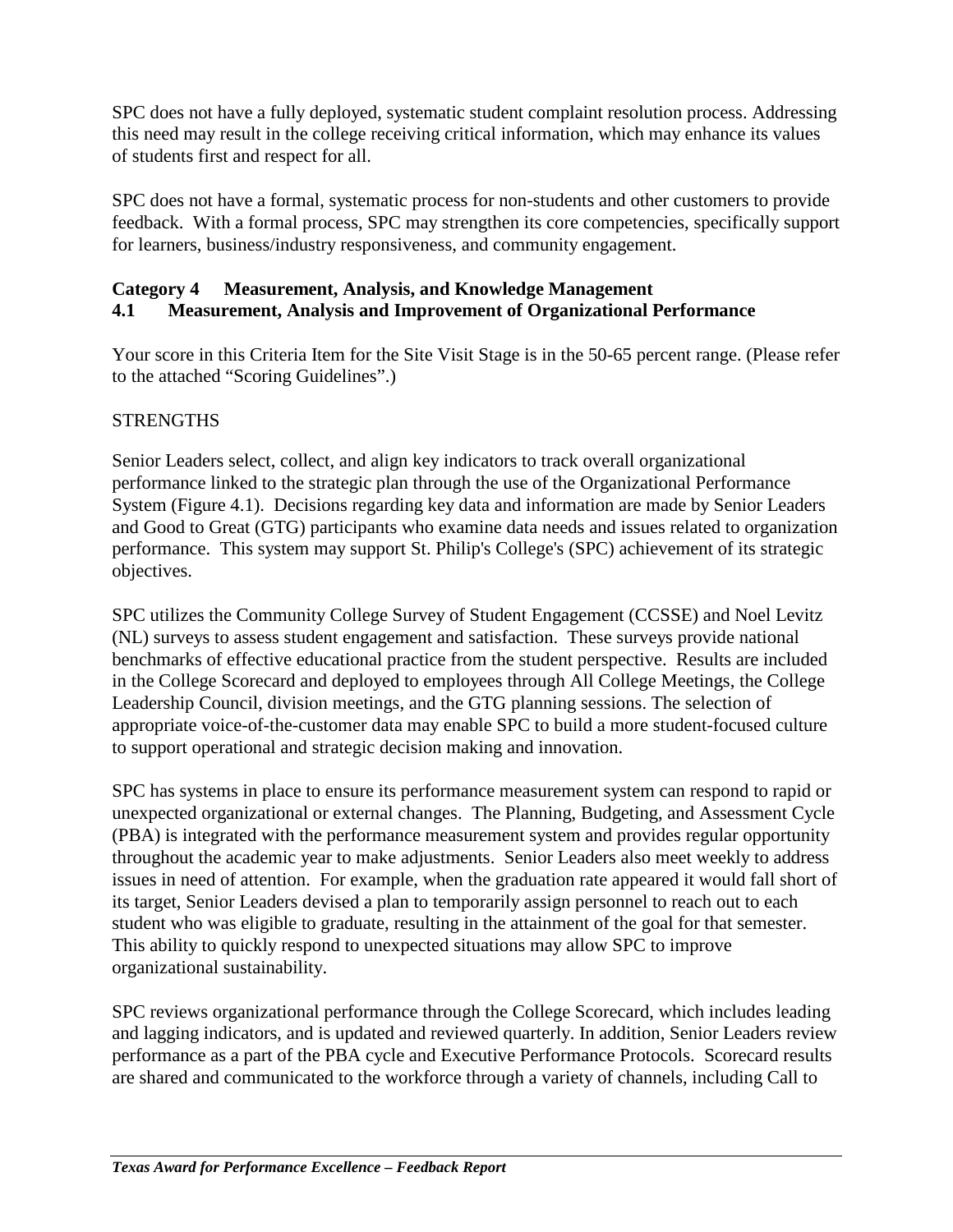Conversations meetings. This systematic review and sharing of organizational performance may enable SPC to maintain its focus on achieving its strategic objectives.

# OPPORTUNITIES FOR IMPROVEMENT

SPC does not have a systematic process to ensure the validity of its data, or the associated analysis findings and conclusions. Having a process to protect the integrity of the data and the review process may increase the effectiveness of the approaches selected for improvement implementation.

SPC does not have a systematic approach to utilizing data, such as voice-of-the-customer or nonstudent complaint data to support organizational innovation to address continuous improvement. By implementing a standard methodology in which data are analyzed to identify opportunities for organizational innovation, SPC may enhance its effectiveness in addressing its strategic objectives.

# **4.2 Knowledge Management, Information, and Information Technology**

Your score in this Criteria Item for the Site Visit Stage is in the 50-65 percent range. (Please refer to the attached "Scoring Guidelines".)

# **STRENGTHS**

St. Philip's College's (SPC) Knowledge Management System (Figure 4.3) collects, manages, stores, and releases key data and information. The Knowledge Management Requirements and Process (Figure 4.4) outlines key requirements, methods of deployment, and specific tasks and processes used to address those requirements. Deployment is through a variety of technological applications, including the Banner System for student registration, ACES for student communication, AlamoShare for staff, Office of Planning, Research, and Effectiveness (OPRE) online access to the Strategic Plan, data reports, as well as committees, meetings, and emails. This knowledge repository may enhance SPC's core competencies, specifically support for learners.

SPC uses a variety of technological tools to embed knowledge and resources into organizational learning, including AlamoShare and AlamoLearn. Educational Services (ACES) provides students and staff access to multiple applications with a single sign-in. Staff can input key unit plan objectives through WeaveOnline. These tools are deployed through meetings and workshops, such as Call to Conversations and Operational Unit and Assessment Planning (OUAP) report outs. Cycles of learning have resulted in the development of a lab component for developmental English, creation of the departmental mentor program, and an update of the Master Teacher Certification. This facilitation of organizational learning aligns with SPC's value of collaborating through a culture of learning.

SPC assures that hardware and software systems are reliable and secure through a variety of systematic approaches. The Information and Communication Technology (ICT) Department uses a standard operating build across the organization, tracks purchases, and installs and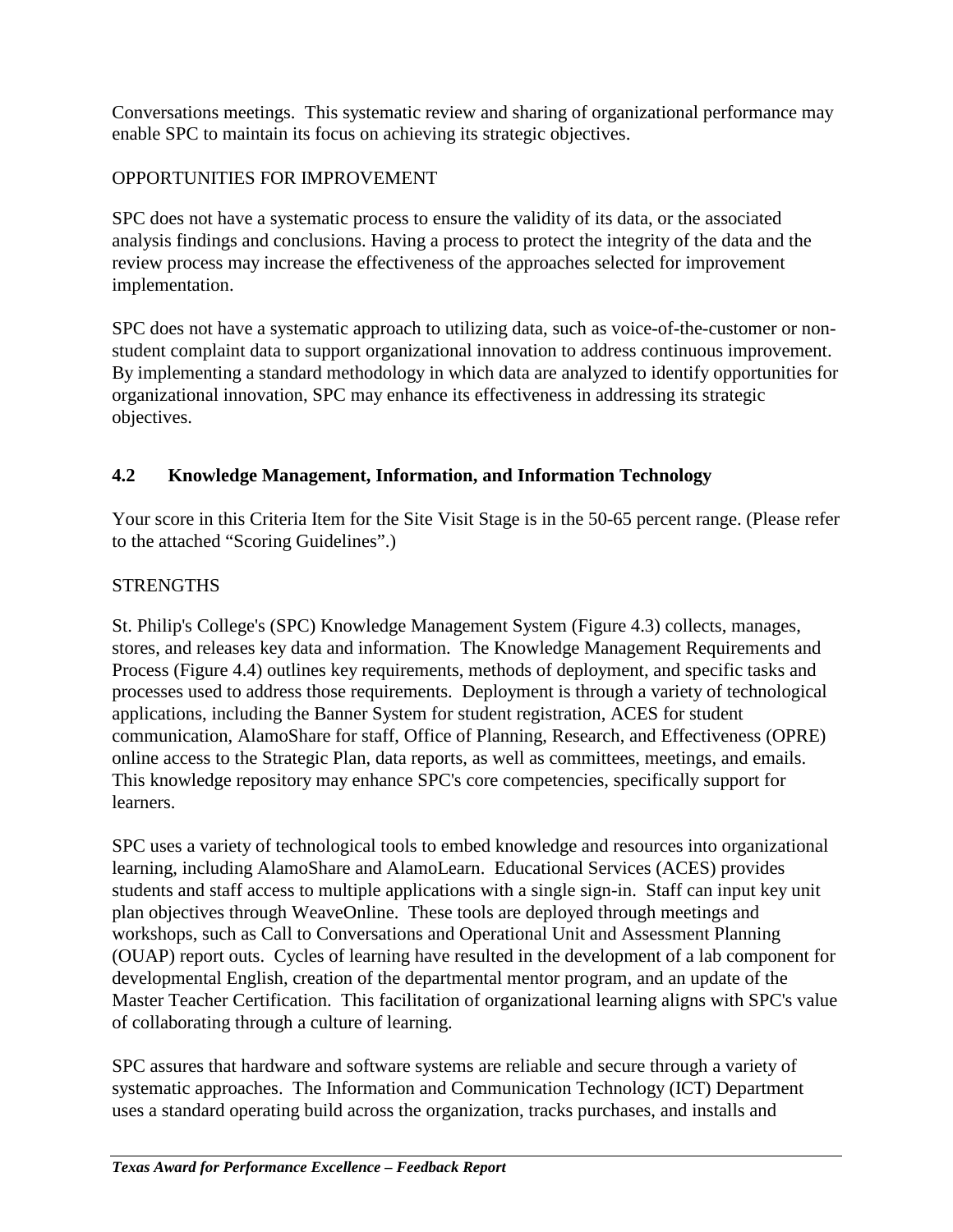maintains software. An update server and an anti-virus server provides extra security. Data security and confidentiality are maintained through a centralized management system and sustained through redundant firewalls, network and application security, and encrypted VPNs and passwords. All users must acknowledge and agree to the terms and conditions in the computer security agreement prior to being granted access. This approach may reinforce SPC's focus on improvement and organizational learning.

SPC maintains a disaster recovery plan that ensures that hardware and software systems and data continue to be available to effectively serve students and other customers. The plan calls for hardware redundancy and fail over mechanisms and daily data backup stored at the disaster recovery backup facility. Emergency protocols are managed and practiced to ensure seamless implementation. This contingency planning may allow SPC to provide its core services to customers after a catastrophic event.

#### OPPORTUNITIES FOR IMPROVEMENT

SPC uses its Knowledge Management System to collect and store data; however, there is not a fully deployed process to guide how the college uses relevant organizational knowledge to supplement innovation. For example, all potentially impacted departments and/or stakeholders are not be included in the decision-making process to implement innovation. A systematic process that ensures all relevant institutional knowledge is included and used in the innovation process may allow SPC to fully understand the risks associated with the implementation of innovative programs.

SPC does not have a formal process to capture and use knowledge from its suppliers and partners in its decision-making. Creating a mechanism to capture relevant knowledge from its suppliers and vendors may allow SPC to enhance the outcomes of innovation to improve processes, programs, and services.

#### **Category 5 Workforce Focus 5.1 Workforce Environment**

Your score in this Criteria Item for the Site Visit Stage is in the 50-65 percent range. (Please refer to the attached "Scoring Guidelines".)

#### **STRENGTHS**

**St. Philip's College (SPC) has a systematic hiring and orientation process. District Human Resources Department recruits and hires new employees. Screening committees include a cross-section of employees to reflect and represent diversity in thought and culture. Committee members are trained to ensure legal and fair consideration. In new employee orientation, the President discusses the mission, vision, and values of the organization along with the college's history and culture. New hires have an evaluation within the first 90 days of employment. The President meets with new hires after their six month mark to have an open dialog about organizational strengths and opportunities for improvement.**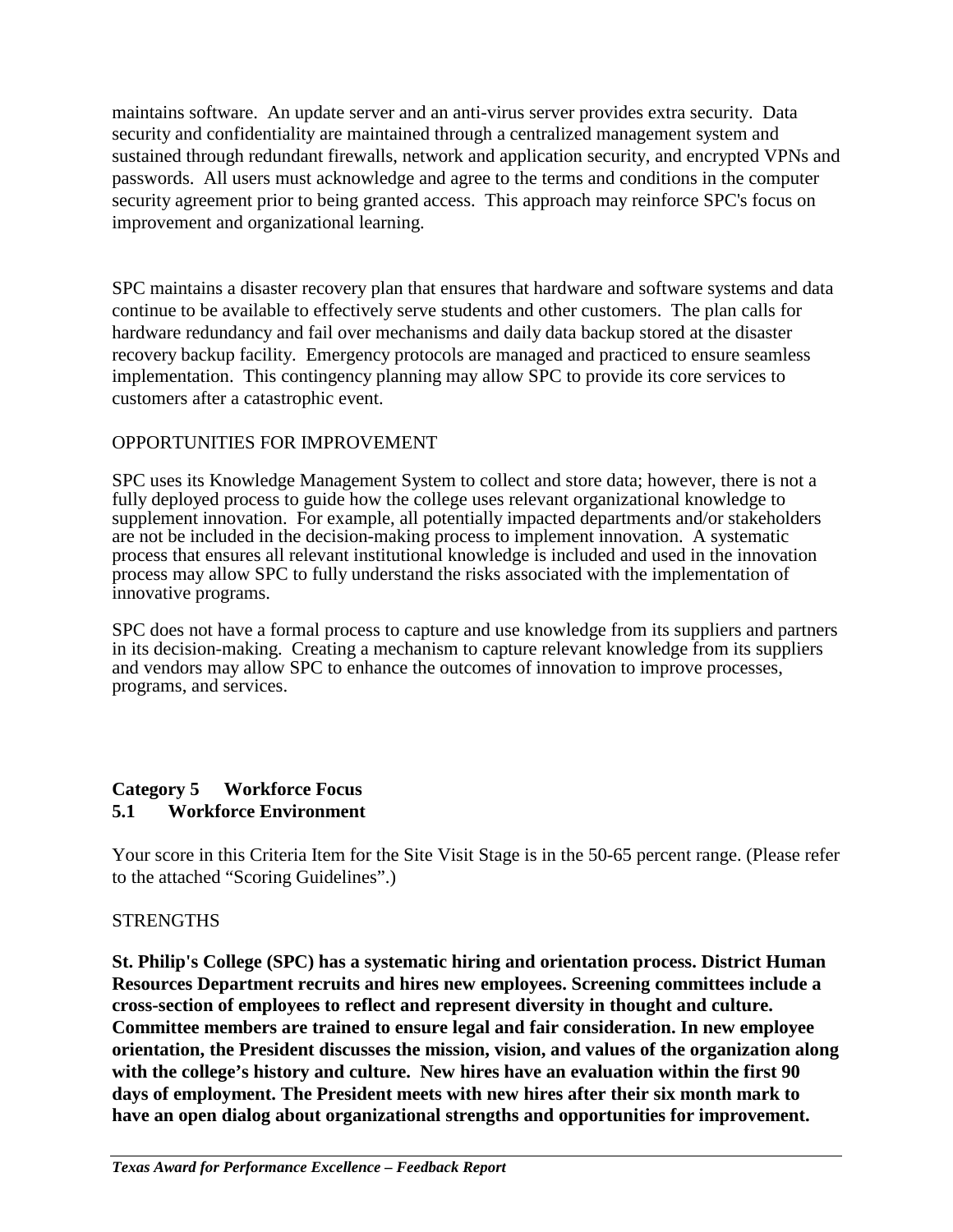# **New employees complete feedback forms, which are shared with the Cabinet. This approach may strengthen SPC's strategic advantages of providing meaningful employment and strong professional development to its workforce and increase its culture of trust.**

SPC assesses workforce capacity needs through a variety of approaches. Job descriptions define key functions and certifications; annual performance appraisals outline mandatory training, certification, and licensing requirements. Capacity needs are determined through district measures and mandates, with staffing ratios set by student enrollment and contact hours. Staffing ratio models are balanced against sister campuses to determine consistency in staffing levels. Departments requesting new positions or filling vacant positions use the resource allocation process, which includes justification for the position and is reviewed by the President, with final approval made by the Chancellor. This approach may help SPC increase capability and improve capacity, which may maximize the college's efficiencies and address the strategic challenge of significant loss of personnel**.**

SPC addresses and improves workforce health, safety, and security through a variety of approaches. Examples include the district-managed Employee Assistance Program, health/dental insurance, FMLA/leave benefits, sick time pool, sick time leave, fitness center, and some memberships and discounts. The Wellness Committee develops programs and holds special events such as the Fitness Fair. Information about wellness is deployed through employee orientation, events, emails, and fliers, to name a few. The Alamo College Police Department regularly patrols the campuses and provides training on emergency preparedness. Police also send out campus alerts when a criminal incident occurs on campus or in the local area. Emergency telephones, bright lighting in parking lots, building access codes, and surveillance cameras are used. Security issues are provided in activity reports to the Senior Leaders. Employees are trained in Strategies of Behavioral Intervention (SOBI), and incidents are tracked for trend identification. This approach and deployment may build an effective, supportive, and safe workforce environment.

SPC manages and organizes its workforce through major function areas aligned with key work systems. All employees have specific training requirements. Opportunities for cross training are provided, with every staff member's job expectations linked to at least one core competency. SPC uses the Planning, Budgeting, and Assessment (PBA) process to reinforce student/stakeholder focus. This process may support SPC's purpose of providing quality education and training.

# OPPORTUNITIES FOR IMPROVEMENT

SPC has no formal processes to address environmental factors associated with the workplace. Interviews with staff indicated there are district measures and goals, but they are not tracked at the campus level nor has the campus developed goals or measures. Campus-specific performance measures may improve SPC's awareness of possible workplace safety/security issues.

SPC assesses workforce capability through organizational structure and employee appraisals; however, no formal process was found to segment appraisal results by employee type or across all types to determine what specific capability needs exist. A fully developed process of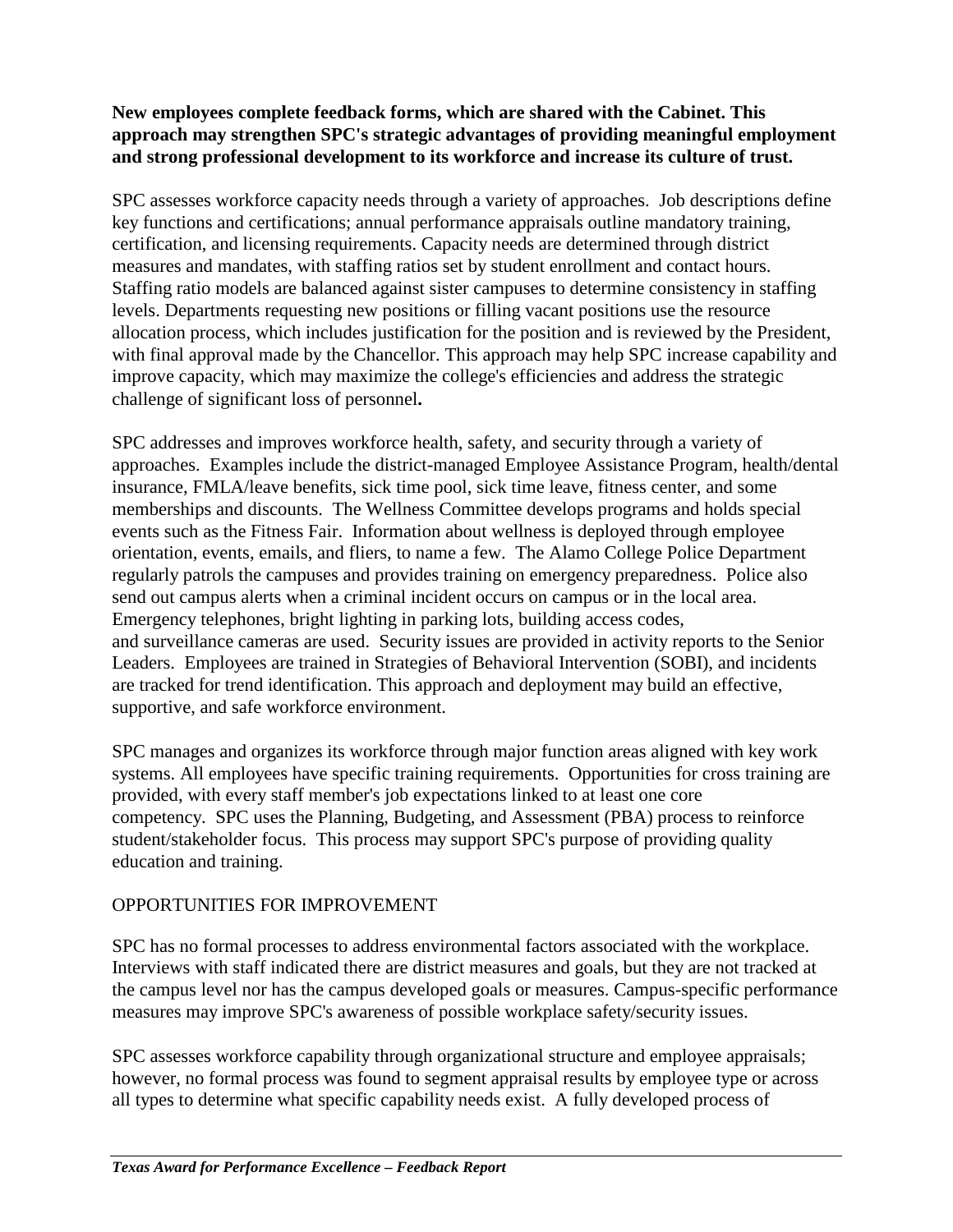workforce capability assessment may enhance SPC's ability to identify blind spots in specific segments of its workforce.

SPC does not have a process to recruit, screen, place, and retain volunteers. For example, retired and former employees, alumni, and peer tutors work in a variety of areas, yet there is no formal process to on-board, orient, and evaluate these volunteer groups. Addressing this issue may help SPC improve workforce security and resolve its strategic challenge of significant loss of personnel due to funding decreases.

# **5.2 Workforce Engagement**

Your score in this Criteria Item for the Site Visit Stage is in the 50-65 percent range. (Please refer to the attached "Scoring Guidelines".)

# **STRENGTHS**

**St. Philip's College (SPC) fosters an organizational culture of open communication, high performance, and an engaged workforce through many approaches. Weekly Cabinet meeting participants discuss core functional issues and then cascade this information to all staff through weekly, monthly, quarterly, and yearly meetings. These meetings provide opportunities for cross-functional sharing, which facilitate effective two-way communication between administration, faculty, and staff. The workforce is encouraged to participate in personal and professional development training opportunities. Employees can volunteer to serve on committees of their choice. This collaborative culture may increase employee engagement and satisfaction, resulting in higher performance work.**

Senior Leaders conduct performance management through defined channels of responsibility. The newest approach is a pilot to link employee appraisals in the Interdisciplinary Programs Division to action plan accomplishment. Senior Leaders also deploy performance management through reward and recognition programs to motivate high performance. Examples include Employee of the Month, National Institute for Staff and Organizational Development (NISOD) Award, Piper Award, and Living Our Values Award, with recipients highlighted in a variety of venues. Master Teacher program recipients are recognized at a graduation ceremony. These approaches may result in achieving the core competency of quality instruction.

SPC establishes expectations for the Learning and Development System at the Good To Great Planning Retreat (GTG). These expectations are deployed through workforce improvement programs including Upward Mobility to encourage employees to seek bachelors, masters, and doctorate degrees, Leadership for Success (ALAS) for supervisors to develop and enhance leadership skills, and 7 Habits training. This systematic approach may support SPC's mission, vision, and values (MVV), core competencies, and knowledge retention, demonstrating a commitment to organizational and personal learning.

# OPPORTUNITIES FOR IMPROVEMENT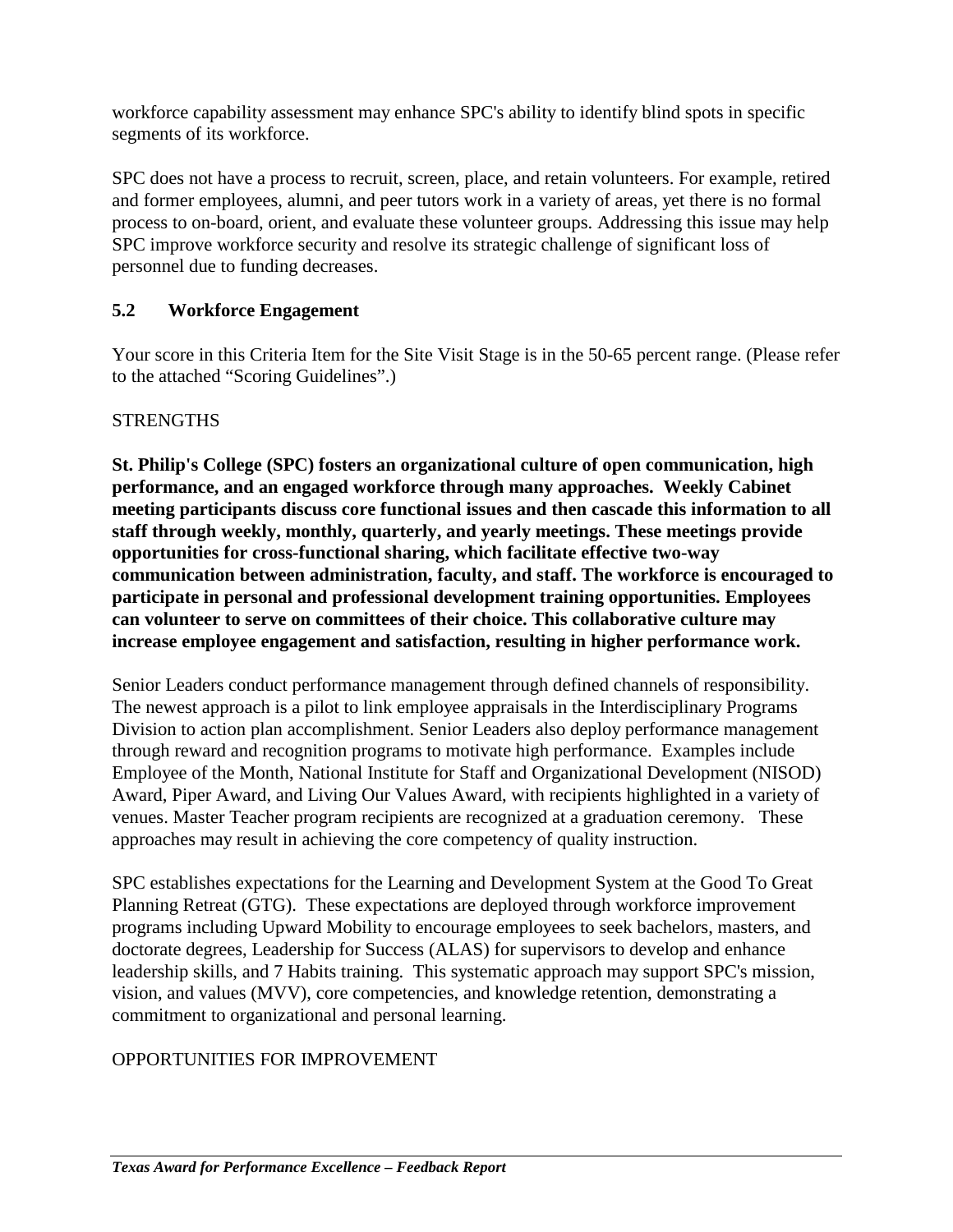Senior Leaders have a performance management system in place; however, the college does not have a formal process to reinforce intelligent risk-taking. Formalizing this process may help SPC encourage more innovation and skills' improvement.

SPC does not have a formal method to determine workforce engagement elements nor to assess workforce engagement. SPC does not use segmented data on workforce retention, absenteeism, grievances, safety, and productivity to assess and improve workforce engagement. A systematic method to determine and assess workforce engagement may allow SPC to reach the vision of becoming the best in the nation for student success and performance excellence.

While SPC has a learning and development system in place, no formal process exists to measure effectiveness and efficiency of the system. Through tracking results on the evaluation of its learning and development system, SPC may improve its ability to address organizational needs.

# **Category 6 Operations Focus 6.1 Work Processes**

Your score in this Criteria Item for the Site Visit Stage is in the 50-65 percent range. (Please refer to the attached "Scoring Guidelines".)

# **STRENGTHS**

St. Philip's College (SPC) has a systematic approach to design educational programs, key services, and work processes with input from the Good to Great Strategic Planning Retreat (GTG) participants. Key stakeholder input is obtained from student surveys, evaluations, committees, focus groups, and program development. For example, in response to financial aid needs of the SPC students, the Flex 1 program was revised to include Flex 2 and Second Start programs. Maintaining stakeholder support and creating innovative programs may result in SPC becoming the best in the nation in student success and performance excellence.

SPC uses the Planning, Budgeting, and Assessment Cycle (PBA, Figure 4.2) process to add new technology, organizational knowledge, and educational programs and services to work processes. The Resource Allocation Form (RAF) and the Operational Unit and Assessment Planning (OUAP) documents are utilized to implement these work processes. Examples include the Early Alert program for identification of students in danger of failing and the Tutoring and Technology Center. Through this improvement focus, SPC may strengthen its agility to address strategic challenges in educational programs, operations, societal responsibilities, and workforce.

SPC has a process to review key measures of its work processes. Senior Leaders review performance measures as needed. Department heads and program level leaders review leading and in-process indicators daily or weekly. This information is shared organization-wide at division meetings and filtered to front-line staff utilizing department meetings. This review process may enable process owners to make fact-based decisions when addressing issues.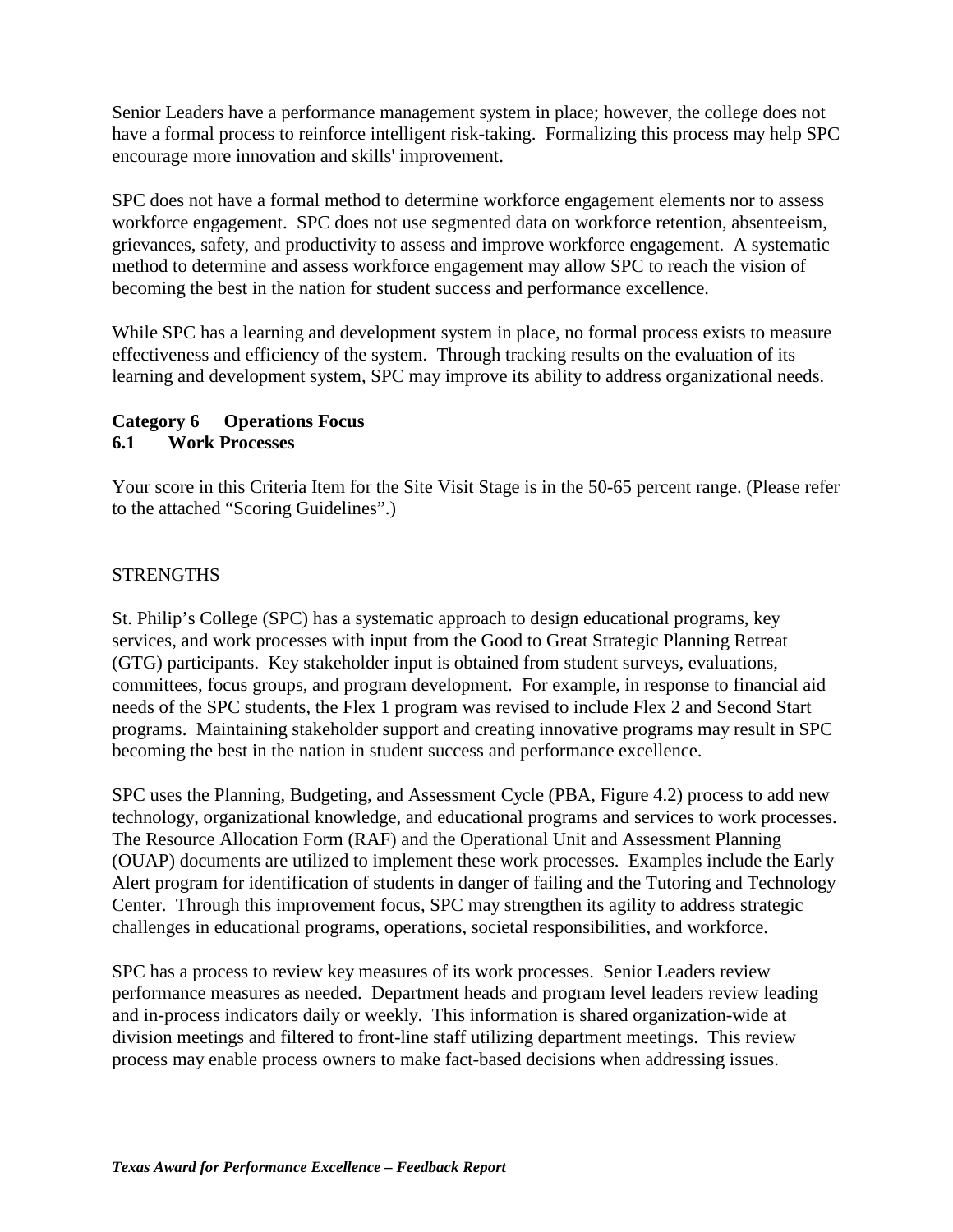# OPPORTUNITIES FOR IMPROVEMENT

SPC lacks a fully deployed, systematic methodology for process improvement. With formal process improvement extending to all levels of the workforce, SPC may reduce waste and variability and increase efficiencies and student learning, thus achieving sustainability.

SPC has no formal, systematic approach for determining the organization's key support processes such as facilities, human resources, budgeting, or purchasing. A systematic approach to determine key support processes may allow the organization to sustain key work processes that improve efficiencies and reduce costs.

#### **6.2 Operational Effectiveness**

Your score in this Criteria Item for the Site Visit Stage is in the 50-65 percent range. (Please refer to the attached "Scoring Guidelines".)

#### **STRENGTHS**

**St. Philip's College (SPC) has an informal process to manage innovation. For example, the Microsociety concept addresses the lack of student recruitment from the community, and SPC is the only community college in the country with this program. The SPC Tax Clinic was recently recognized for innovation and quality performance by the Internal Revenue Service (IRS) for processing more than \$6.7 million in refunds. As a result of SPC's innovative successes, the United States President Barack Obama selected the college as a partner in the first five national Promise Zones to help in job creation and training in San Antonio's East Side. Continued focus on innovation management may support additional innovative opportunities.**

SPC has an approach to control operation cost through budgeting and adherence to the Finance Administration's policies and procedures. The process to request financial resources for projects or improvements is deployed throughout the organization. This system has protections and protocols to aid in prevention of mismanagement and errors, which may help SPC address its strategic challenge of loss of state, local, and national funding.

SPC has a process to manage suppliers and vendors. The process includes an annual, online survey measuring key indicators for supplier and vendor performance. In addition, ongoing supplier and vendor evaluations are done by review of work orders and employee feedback. If suppliers and vendors are not performing during the contract period, the dean of the affected area initiates the process for corrective action. Addressing vendor and supplier performance may support SPC's efficiency and effectiveness and safeguard resources.

SPC has implemented various processes to ensure a safe environment. Examples include emergency preparedness training, evacuation drills, and police escorts to employees' cars. Each facility has a Building Action Team (BATS). These initiatives may provide improved safety and emergency preparedness for the operating environment.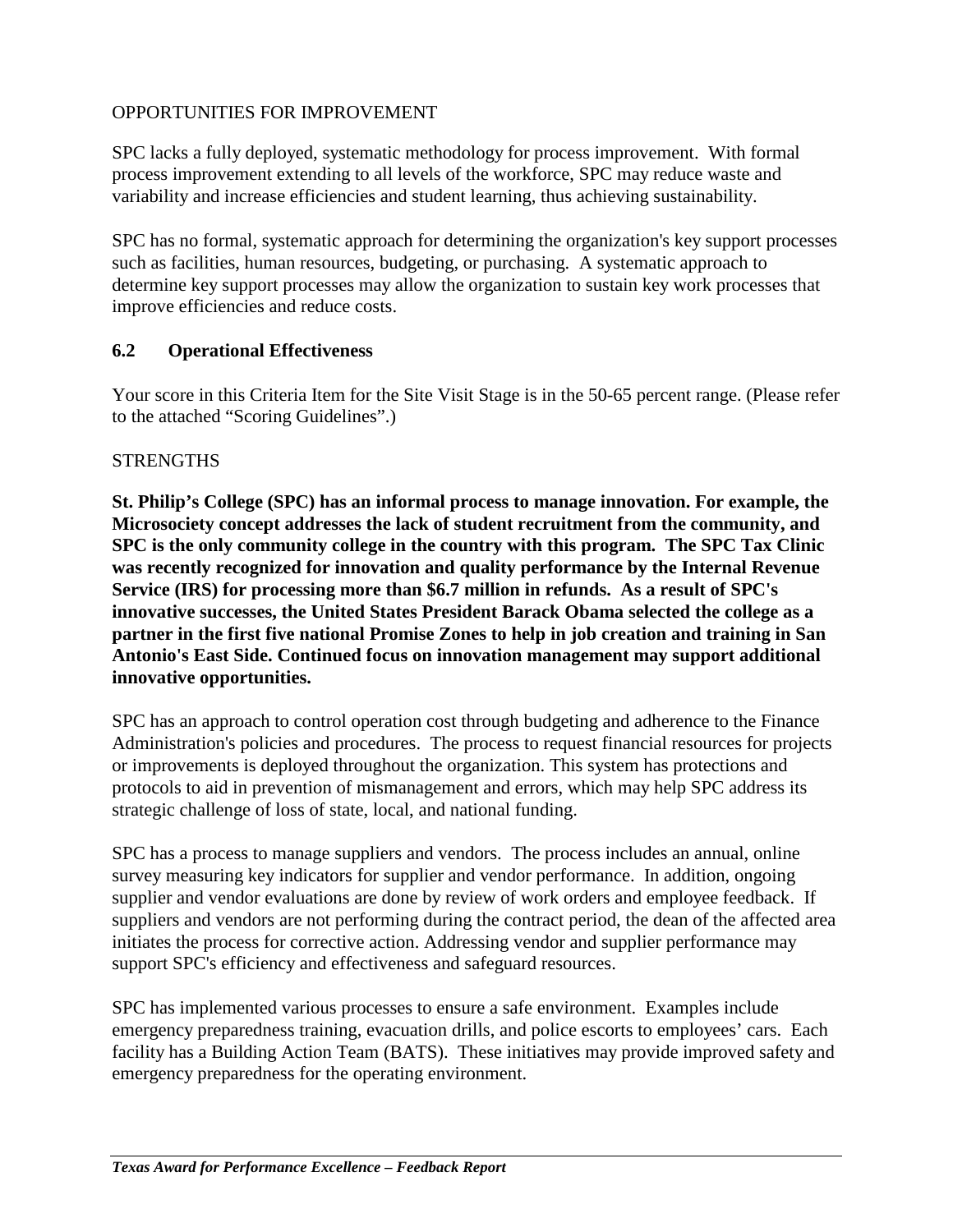# OPPORTUNITIES FOR IMPROVEMENT

SPC does not have a formal process for two-way communication between suppliers and vendors. A standardized communication process may assist SPC in outperforming the competition and reinforce its core competency of business and industry responsiveness.

While SPC has an approach to respond to a disaster and/or emergency, there is no formal process for inspections, root-cause analysis of failure, or recovery. Addressing these issues may strengthen SPC's core competencies of business/industry responsiveness and community engagement.

#### **Category 7 Results 7.1 Product and Process Results**

Your score in this Criteria Item for the Site Visit Stage is in the 30-45 percent range. (Please refer to the attached "Scoring Guidelines".)

# **STRENGTHS**

Results for learning outcomes show several positive levels and trends. These include a 23% increase in ''skillful'' critical thinking from 2010 to 2012 (Figure 7.1a), an increase in 3 of 6 tested areas for language and math skills for the last 3 years (Figure 7.1b), a reduction in the number of high risk courses from 5% to 3.4% (Figure 7.1d), an increase in course completion of over 6% from 2010 to 2012 (Figure 7.1e), improvement in successful course completion for 3 of 4 ethnic groups (Figure 7.1f), course completion by First Time In College (FTIC) status (Figure 7.1g) and by gender (Figure 7.1 h), and an increase of 3% in the percentage of FTIC transfers to senior institutions (Figure 7.1l). These positive learning outcome levels and trends may enhance St. Philip's College's (SPC) ability to capitalize on its core competencies of quality instruction and support for learners.

Work process effectiveness results show some positive levels and comparisons. Levels include the number of individuals participating in Emergency Evacuation Training for 2013 (Figure 7.1p) reported as 467 and Book Savings to Students, a new student option (Figure 7.1r), resulted in \$190,596 for rental savings. African American Males' Satisfaction with Key Student Services (Figure 7n) outperformed the national average results in 8 of the 12 reported areas for 2012, while Advising Wait Time (Figure 7.1o) moved from 14 minutes in the fall of 2011 to 7 minutes in the spring of 2013. Continuing to collect and analyze these results may allow SPC to address its key customer requirements more effectively.

SPC collects some data from peer and benchmark organizations for student learning outcomes. . For example, the measures relating to the Percent of High Risk Courses (Figure 7.1d) show a trend reduction greater than 2 peers and Alamo College, while Successful Course Completion (Figures 7.1e, 7.1h, and 7.1i) has SPC outperforming two of three peers. Using comparative data to determine performance relative to others may help SPC achieve its vision of being the best in the nation.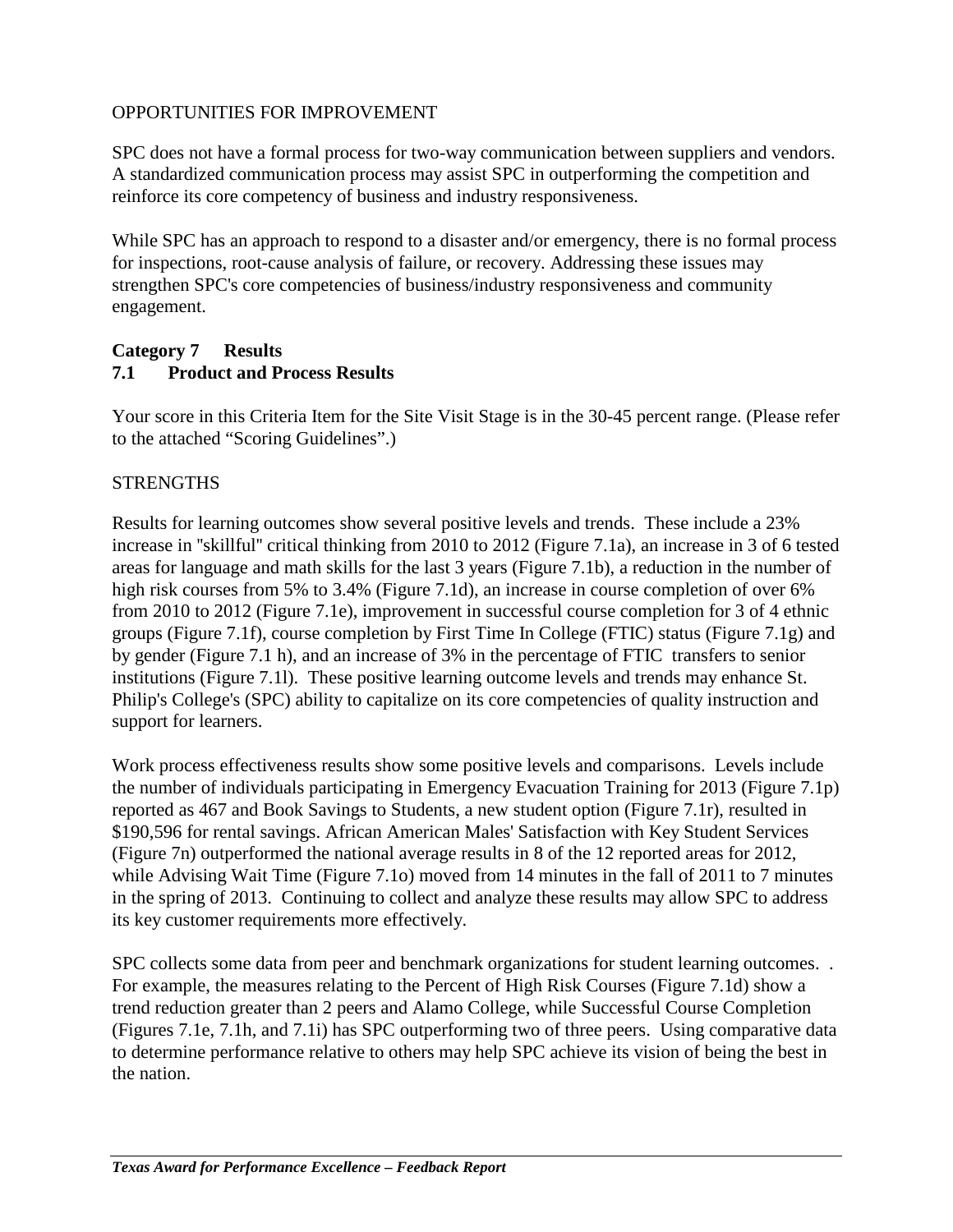# OPPORTUNITIES FOR IMPROVEMENT

Some student learning results show negative trends and comparisons, including Development Education Transfers (Figure 7.1c), which has a 3% drop over three years, Successful Course Completion by FTIC Status (Figure 7.1g) with SPC having the lowest rate of its three peers, Four Year Cohort Graduation Rate (Figure 7.1j) posting a slight drop in a 3 year trend, FTIC Fall to Fall Persistence Rate (Figure 7.1k) showing the lowest of its 3 peers with 49.8%, and FTIC Transfer to Senior Institutions (Figure 7.1l) with all three peers outperforming SPC. Addressing these areas of student learning may enhance SPC's ability to resolve its strategic challenges, including the growing popularity of proprietary schools.

There are no data for supply chain management. The collection and review of information relative to the key services and programs may enhance SPC's ability to use its competitive advantages of affordability, two-year degrees and transfer degrees, and high graduate employment levels, thus achieving its mission of providing a quality education and training.

# **7.2 Customer-Focused Results**

Your score in this Criteria Item for the Site Visit Stage is in the 10-25 percent range. (Please refer to the attached "Scoring Guidelines".)

# **STRENGTHS**

Results for students and customer-focused data show some positive levels, trends, and segmentation. New Student Orientation (Figure 7.2b) satisfaction scores exceed the target. The college achieved 100% satisfaction in the spring of 2012 and the spring of 2013. Student Satisfaction on Key Campus Services (Figure 7.2a) reports segmented areas scoring between a 5 and 6. Improving student satisfaction may help St. Philip's College (SPC) address one of its key competitive changes, which is an increase in the number of proprietary schools in the area.

Student satisfaction with SPC's ability to provide student support showed favorable results in 2013 compared to 2011 (SPC College Support, Figure 7.2c) and are better than its five comparative sites. SPC Financial Support (Figure 7.2d) shows an improving trend for its ability to provide financial support to customers and outperforms its five comparison groups, including Alamo College. These results may assist SPC with successfully achieving its vision to be the best in the nation in student success and performance excellence.

# OPPORTUNITIES FOR IMPROVEMENT

**SPC does not have data to identify levels and trends for student/stakeholder engagement, including relationship building or how these measures compare with those of its competitors providing similar services. Lack of data may hinder SPC's ability to meet or exceed student and stakeholder requirements.**

SPC has no data to identify levels and trends in for customer dissatisfaction key measures of ease of access and ease of use for customers, courtesy in service interactions, or how these results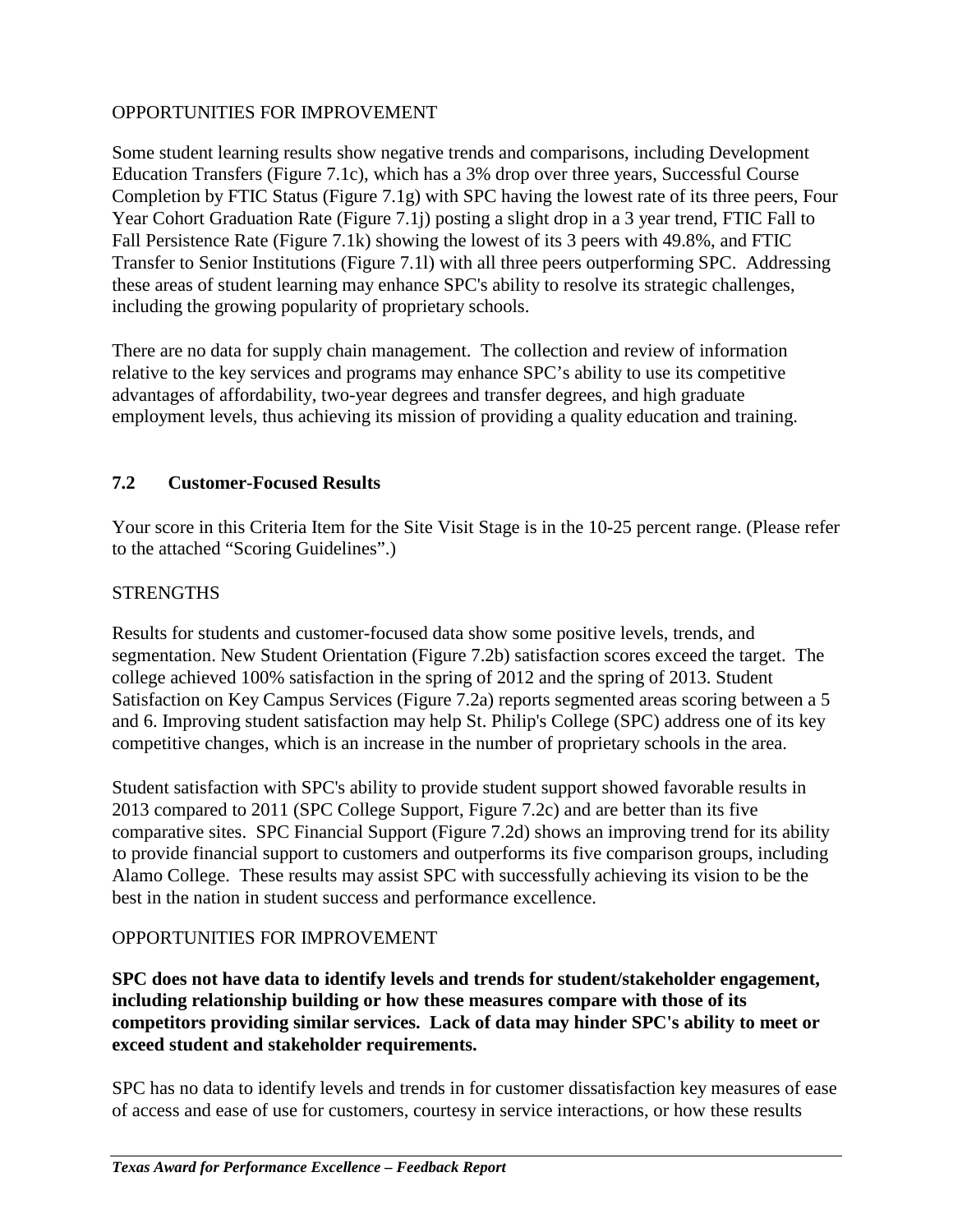compare with those of its competitors and other programs providing similar services. This information may assist SPC to determine what areas need the most improvement and where to effectively focus limited resources.

Results for students/customer-focused data show some negative or fluctuating trends, including Support to Succeed in College (Figure 7.2c) with a fluctuating 3-year trend and Financial Support (Figure 7.2d) with a decrease in 2013. Focusing on student and customer measures may help SPC address its strategic challenges, including the rising cost of educational programs, low academic readiness, and increasing class size.

# **7.3 Workforce-Focused Results**

Your score in this Criteria Item for the Site Visit Stage is in the 10-25 percent range. (Please refer to the attached "Scoring Guidelines".)

# **STRENGTHS**

SPC reports several levels and trends for workforce-focused results. Faculty ratios are 51.5% Full-time to 48.5% Part-time (Figure 7.3b), which is within 2% of target. Mean Climate Scores (Figure 7.3d), disaggregated by personnel type, show administration scoring at the beginning of ''collaborative'' in five areas and show four segments scoring in the consultative range. Positive workforce trends are evident in the following results: Workforce Climate Satisfaction by Personnel Status (Figure 7.3j), Average Class Size (Figure 7.3a), which reached the target of 24, and Satisfaction with Professional Development (Figure 7.3l), with an increase in the ''very beneficial'' rating of nearly 10% over three years. These workforce-focused performance outcome levels and trends may enhance SPC's ability to capitalize on its core competencies of quality instruction and support for learners.

Workforce results show comparative data. The first is for Professional Development and Training Availability (Figure 7.3e) with two years of data. SPC slightly exceeded the national norm base and outperformed one peer. The second is on Workforce Climate Satisfaction by Personnel Status (Figure 7.3j), which has all four employee segments reaching or exceeding the national norm base. These comparisons may enhance SPC's ability to capitalize on its strategic advantages of strong professional development program and meaningful employment.

# OPPORTUNITIES FOR IMPROVEMENT

**Several results for workforce focus show negative comparisons to selected groups. These include Safety and Secure Workforce Environment Provided, Open/Ethical Communication Provided, and Satisfaction with Overall Employment Experience with all three peers and the parent college reporting higher results (Figures 7.3f, 7.3g, & 7.3h). Crime Statistics (Figure 7.3i) show two of three peers having lower numbers of crimes than SPC. These data may be helpful in pinpointing areas for future focus to leverage the core competencies of quality instruction and support for learners.**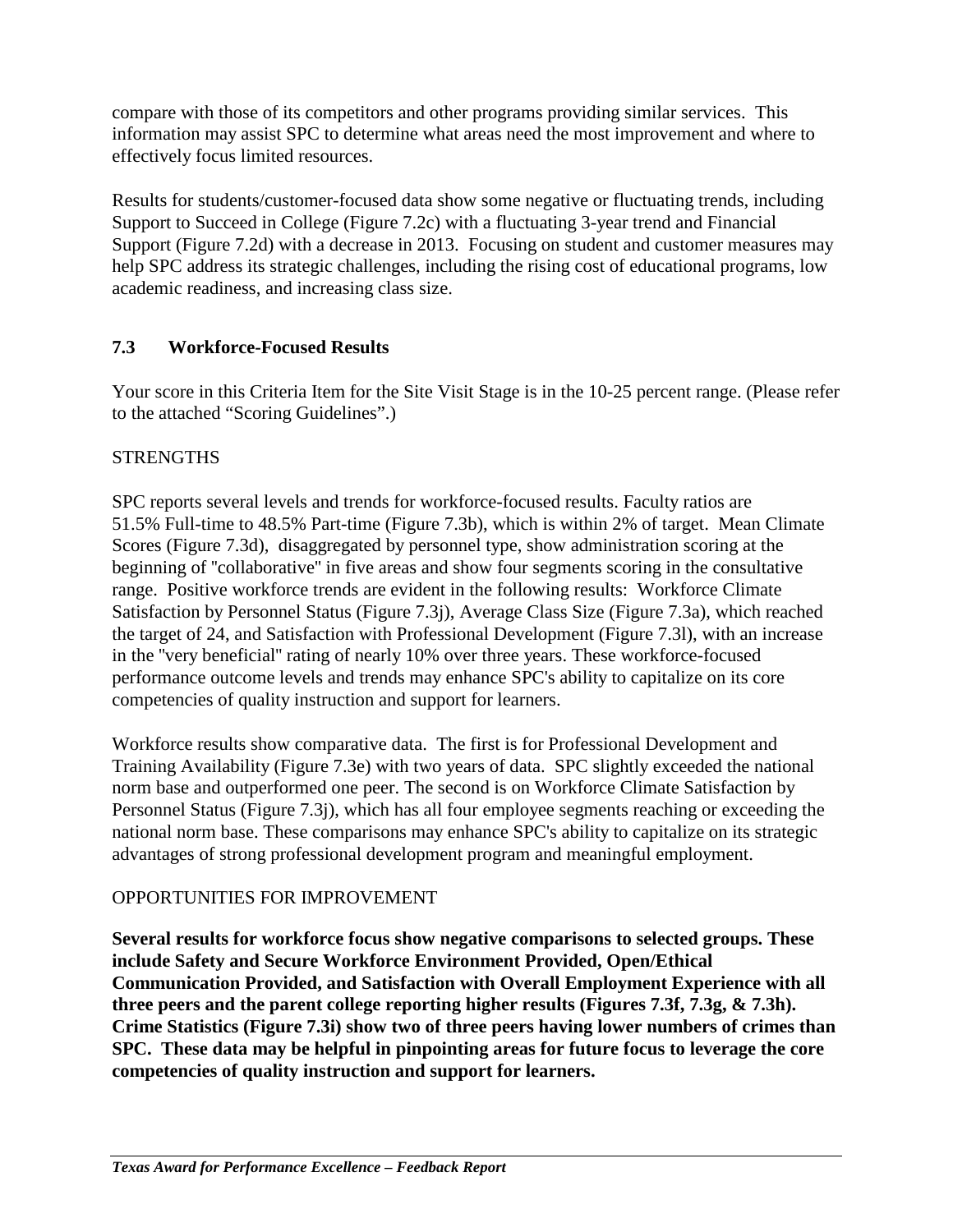**Results for workforce include several negative levels and trends. Declining levels are reported for results on Satisfaction with Overall Employment Experience (Figure 7.3h), which dropped from 3.65 (2008) to 3.43 (2012), and Open and Ethical Communication (Figure 7.3g), which declined from 3.09 (2008) to 2.97 (2012). Crime Statistics (Figure 7.3i) show fluctuating trends for assault, burglary/theft, and vandalism over the last 3 years. Satisfaction with Professional Development (Figure 7.3l) has a fluctuating trend from 2011 to 2013. A focus on these workforce areas may assist SPC in achieving its vision of being the best in the nation.**

**There are no levels or trends for workforce capability and capacity, such as skills, retention, absenteeism, grievances, productivity, recognition, and risk data. Failure to examine key measures for progress may impede workforce engagement, satisfaction, and productivity.**

# **7.4 Leadership and Governance Results**

Your score in this Criteria Item for the Site Visit Stage is in the 30-45 percent range. (Please refer to the attached "Scoring Guidelines".)

# **STRENGTHS**

St. Philip's College (SPC) provides several favorable trends for the organization's fulfillment of its societal responsibilities and support to its key communities. There are favorable trends for United Way Donations (Figure 7.4i), the number of student projects and the student retention rates for the Student Engagement Grant (SEG) (Figure 7.4k), Campus Utility Usage (Figure 7.4l), and Engagement with Student Social Growth (Figure 7.4m). These favorable trends may enhance SPC's ability to address its strategic challenges.

SPC shows some favorable comparisons for leadership and governance results. Workforce Graduates' Employment (Figure 7.4e) results show performance exceeding three peers and reaching both the state average and the Very Large Community College (VLCC) average. Engagement with Student Social Growth (Figure 7.4m), measuring contact among students from different backgrounds, shows the SPC outperforming all 5 comparison groups. Licensure Passage Rates (Figure 7.4f) met the Best in State rate of 100% in two of the five programs, with four of the five programs posting passing rates above 90%. Results for Workforce Graduates' Employment (Figure 7.4e) are above the state average and the three peers. Favorable comparisons may enhance SPC's ability to address its key customer requirements and community support.

# OPPORTUNITIES FOR IMPROVEMENT

**There are some erratic trends in results and lack of segmentation on most charts for Leadership and Governance. Ethical Training, Reports, and Investigations (Figure 7.4h) shows an erratic trend for the last five years for SPC's ethical reports and ethical investigations. SPC has about 40% (12) of the total ethical reports submitted (32) to the District with five colleges reporting. Operating Budget Allocation (Figure 7.4c) has not met its target in the last four years. Licensure Passage Rates (Figure 7.4f) show an erratic trend**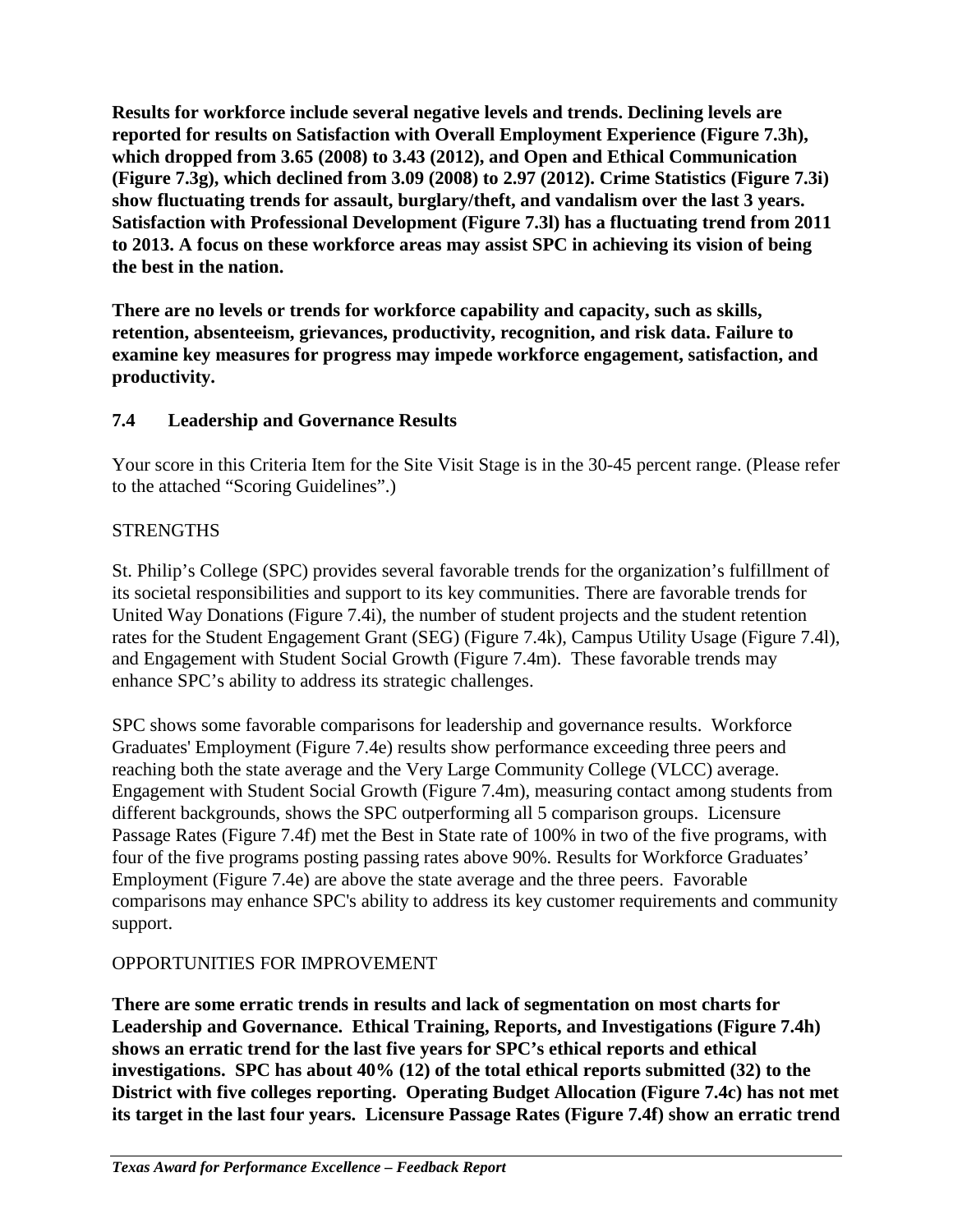#### **for four of five areas. Consistent trending and segmenting of results may enhance responsiveness to the integrity of its core values.**

There is no benchmarking against national best-in-class for Leadership and Governance. Benchmarking data is limited to peer, district, state or national average comparisons. National benchmarking against world class organizations may enable SPC to achieve its vision of becoming the best in the nation for student success and performance excellence.

No results were reported for organizational learning, rewards, and performance evaluations. Missing data tied to leadership and governance may inhibit SPC ability to clearly see organizational needs.

# **7.5 Financial and Market Results**

Your score in this Criteria Item for the Site Visit Stage is in the 30-45 percent range. (Please refer to the attached "Scoring Guidelines".)

#### **STRENGTHS**

Result for Gross Scholarships Disbursed (Figure 7.5b) shows a positive trend from 2009 to 2011, increasing about \$20 million. Comparison data to state peers shows St. Philip's College (SPC) outperforming four state peers and moving toward the state peer best of about \$35 million. Through continued focus on increasing student access to scholarships, SPC may address its challenge of increased tuition costs.

Actual and Targeted Student Headcount comparisons (Figure 7.5f) include segmented data showing a positive trend for Hispanic enrollment, which slightly exceeds the State's Closing the Gap targets for 2015 and 2020 projections. Strong performance in Hispanic enrollment may leverage SPC's strength of a diverse, non-traditional student body.

#### OPPORTUNITIES FOR IMPROVEMENT

Over three years, SPC's 18.4% increase in Annual Cost of Attendance (Figure 7.5d) exceeded the percentage increase of its peers. The cost of attendance for 2012-13 exceeded the average peer cost by over \$3700. Increased cost of attendance in comparison to its peers may threaten SPC's strategic advantage of affordability.

There is a negative trend of a 17% decrease in student contact hours (figure 7.5a) over a threeyear period. Negative trends in student contact hours may impact SPC's financial viability.

SPC does not gather and report key market share data. For example, no data are reported for market share or position, market share growth, or new markets entered. Without key market share data, SPC may miss opportunities or threats in its strategic planning.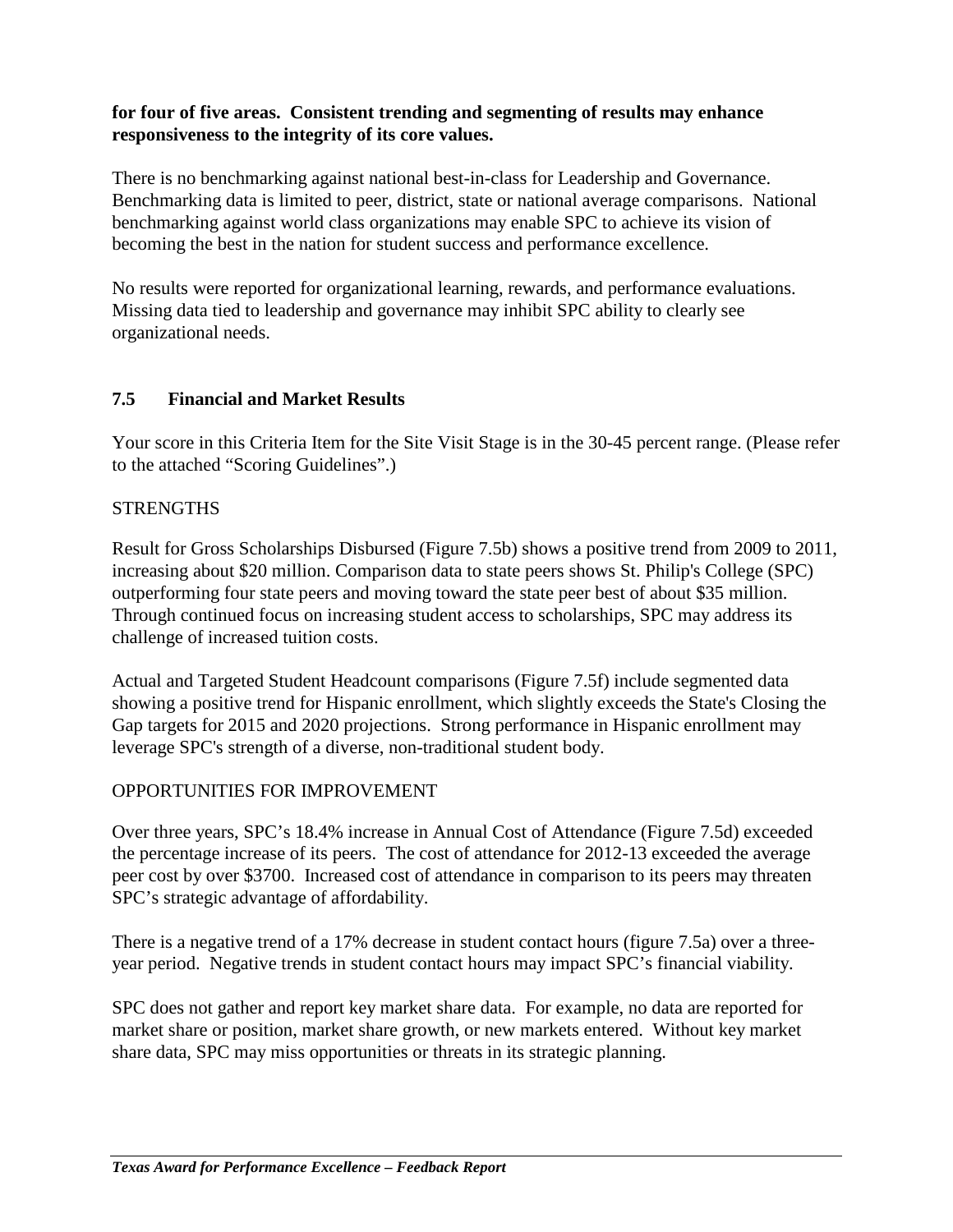#### **APPLICATION REVIEW PROCESS**

Your application was evaluated against the Quality Texas Award Level criteria of the Texas Award for Performance Excellence. This report, which contains the findings of the Board of Examiners, is based upon the information contained in the written application and the findings from the site visit. It includes background information on the assessment process, a summary of the scoring for your organization, and a detailed listing of strengths and opportunities for improvement.

The application review process began with the first stage review, in which a team of approximately seven or eight examiners was assigned to each of the applications that met the requirements for evaluation. Assignments were made based on the examiners' areas of expertise while avoiding potential conflicts of interest. Each application was independently evaluated using a scoring system that was developed for the award program, and which was reviewed and put into practice using case studies in examiner preparation courses. Every examiner scored all items.

In the second-stage review, the examination team developed a consensus score for each item and an aggregated list of comments. A team leader directed the consensus process to ensure the resolution of any scoring differences.

All award level applicants were scheduled for site visits in order to provide the opportunity for more extensive feedback for each applicant. The site visit teams prepared for the visits. Site visit issues were translated into specific site visit agendas, with each member of the team given specific assignments. The site visit teams met prior to the visit to finalize all plans. While on the site visit, team members met periodically to review their findings and when necessary, to modify the agenda. After the visits were completed, the teams prepared summaries of their findings and recommendations to the Judges.

The Judges separately considered the applicants in the small business, manufacturing, service, education, health care and public sector categories. Each applicant was reviewed and judged on its own merit, as it relates to the Criteria. One panel member was assigned to serve as the lead judge for each applicant and presented the findings of the site visit team to the panel. Consideration was also given in regard to the applicant's ability to serve as an exemplary role model for other organizations throughout the State of Texas.

Judges followed strict rules involving conflict of interest. Three major types of conflict were considered: (1) direct linkage such as current or recent employment or client relationship; (2) significant ownership; and (3) business competitors of companies for which direct linkages or ownership exists. Judges were allowed to vote only when they did not have any of these types of conflict.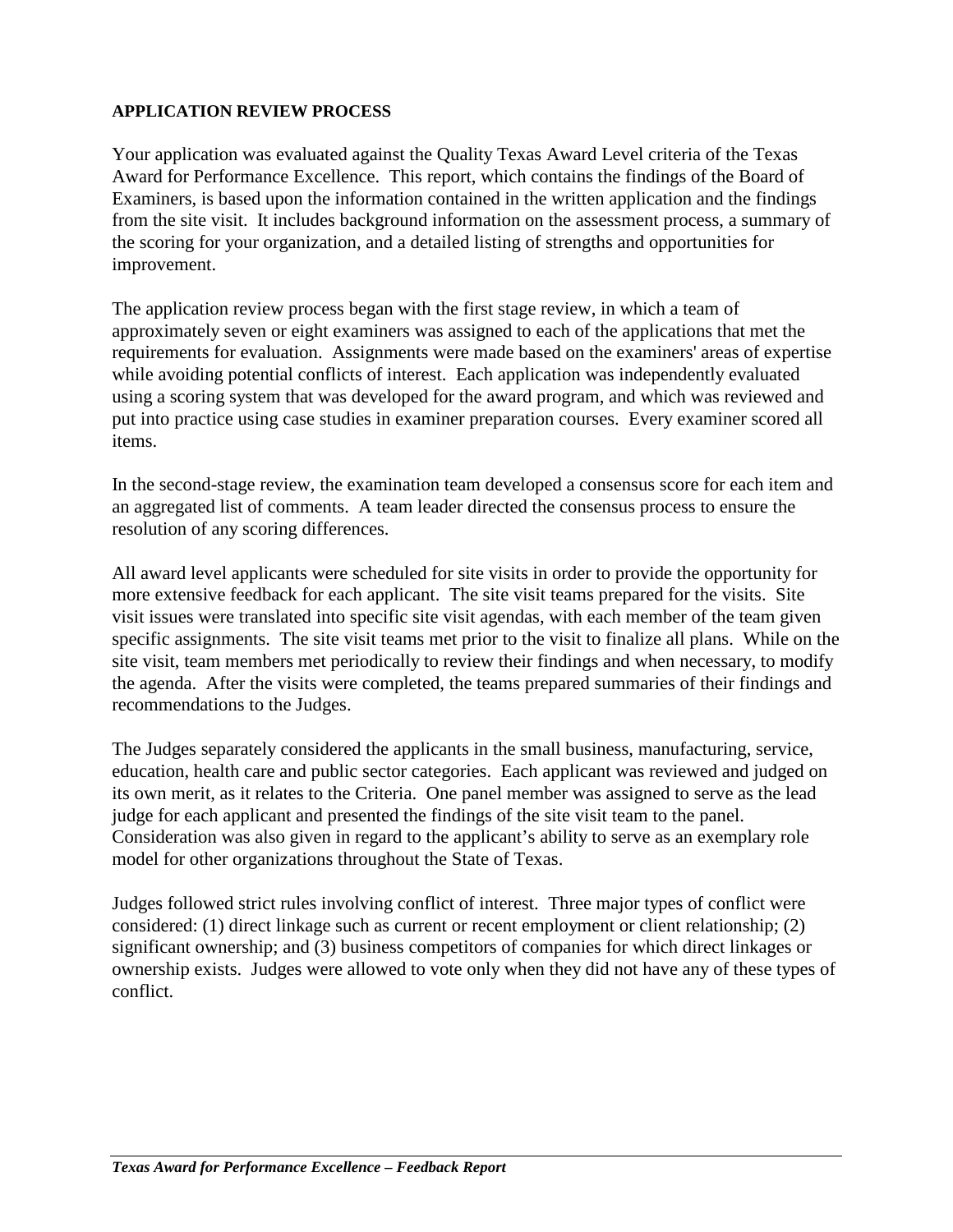# SCORING GUIDELINES – 2013-14 Texas Award for Performance Excellence

# *2013-2014 Scoring Band Descriptors*

| <b>Band Score</b> | No. | Process                                                                                                                                                                                                                                                                                                                                                                                                                                                         |
|-------------------|-----|-----------------------------------------------------------------------------------------------------------------------------------------------------------------------------------------------------------------------------------------------------------------------------------------------------------------------------------------------------------------------------------------------------------------------------------------------------------------|
| $0 - 150$         | 1   | The organization demonstrates early stages of developing<br>and implementing approaches to the basic Criteria<br>requirements, with deployment lagging and inhibiting<br>progress. Improvement efforts are a combination of<br>problem solving and an early general improvement<br>orientation.                                                                                                                                                                 |
| 151-200           | 2   | The<br>organization demonstrates effective,<br>systematic<br>approaches responsive to the basic requirements of the<br>Criteria, but some areas or work units are in the early<br>stages of deployment. The organization has developed a<br>general improvement orientation that is forward-looking.                                                                                                                                                            |
| $201 - 260$       | 3   | The organization demonstrates effective, systematic<br>approaches responsive to the basic requirements of<br>most Criteria items, although there are still areas or work<br>units in the early stages of deployment. Key processes are<br>beginning to be systematically evaluated and improved.                                                                                                                                                                |
| 261-320           | 4   | The organization<br>demonstrates<br>effective, systematic<br>approaches responsive to the overall requirements of the<br>Criteria, but deployment may vary in some areas or work<br>units. Key processes benefit from fact-based evaluation and<br>improvement, and approaches are being aligned with<br>overall organizational needs.                                                                                                                          |
| 321-370           | 5   | The organization demonstrates effective, systematic,<br>well-deployed approaches responsive to the overall<br>requirements of most Criteria items. The organization<br>demonstrates a fact-based, systematic evaluation and<br>and organizational<br>improvement process<br>learning,<br>that result in improving the<br>including innovation,<br>effectiveness and efficiency of key processes.                                                                |
| 371-430           | 6   | demonstrates<br>The organization<br>refined approaches<br>responsive to the multiple requirements of the Criteria.<br>These approaches are characterized by the use of key<br>measures, good deployment, and evidence of innovation in<br>most areas. Organizational learning, including innovation<br>and sharing of best practices, is a key management tool, and<br>integration of approaches with current and<br>future<br>organizational needs is evident. |
| 431-480           | 7   | organization demonstrates refined<br>The<br>approaches<br>responsive to the multiple requirements of the Criteria<br>items. It also demonstrates<br>innovation,<br>excellent<br>deployment, and good-to-excellent use of measures in<br>most areas. Good-to-excellent integration is evident, with<br>organizational analysis, learning through innovation, and<br>sharing of best practices as key management strategies.                                      |
| 481-550           | 8   | The organization demonstrates outstanding approaches<br>focused on innovation. Approaches are fully deployed<br>and demonstrate excellent, sustained use of measures.<br>is excellent integration of approaches with<br>There<br>organizational needs. Organizational analysis, learning<br>through innovation, and sharing of best practices are<br>pervasive.                                                                                                 |

| <b>Band Score</b> |              | No. Results                                                                                                                                                                                                                                                                                                                                                                                                                                         |
|-------------------|--------------|-----------------------------------------------------------------------------------------------------------------------------------------------------------------------------------------------------------------------------------------------------------------------------------------------------------------------------------------------------------------------------------------------------------------------------------------------------|
| $0 - 125$         | $\mathbf{1}$ | A few results are reported responsive to the basic Criteria<br>requirements, but they generally lack trend and<br>comparative data.                                                                                                                                                                                                                                                                                                                 |
| 126-170           | 2            | Results are reported for several areas responsive to the basic<br>Criteria requirements and the accomplishment of the<br>organization's mission. Some of these results demonstrate<br>good performance levels. The use of comparative and<br>trend data is in the early stages.                                                                                                                                                                     |
| 171-210           | 3            | Results address areas of importance to the basic Criteria<br>requirements and accomplishment of the organization's<br>mission, with good performance being achieved.<br>Comparative and trend data are available for some of<br>these important results areas, and some beneficial trends<br>are evident.                                                                                                                                           |
| $211 - 255$       | 4            | Results address some key customer/stakeholder, market, and<br>process requirements, and they demonstrate good relative<br>performance against relevant comparisons. There are no<br>patterns of adverse trends or poor performance in areas of<br>importance to the overall Criteria requirements and the<br>accomplishment of the organization's mission.                                                                                          |
| 256-300           | 5.           | Results address most key customer/stakeholder, market, and<br>process requirements, and they demonstrate areas of<br>strength against relevant comparisons and/or<br>benchmarks. Improvement trends and/or good<br>performance are reported for most areas of importance to the<br>overall Criteria requirements and the accomplishment of the<br>organization's mission.                                                                           |
| 301-345           | 6            | Results address most key customer/stakeholder, market,<br>and process requirements, as well as many action plan<br>requirements. Results demonstrate beneficial trends in most<br>areas of importance to the Criteria requirements and the<br>accomplishment of the organization's mission, and the<br>organization is an industry* leader in some results areas.                                                                                   |
| 346-390           | 7            | Results address most key customer/stakeholder, market,<br>process, and action plan requirements. Results demonstrate<br>excellent organizational performance levels and some<br>industry* leadership. Results demonstrate sustained beneficial<br>trends in most areas of importance to the multiple Criteria<br>requirements and the accomplishment of the organization's<br>mission.                                                              |
| 391-450           | 8            | Results fully address key customer/stakeholder, market,<br>process, and action plan requirements and include<br>projections of future performance. Results demonstrate<br>excellent organizational performance levels, as well as<br>national and world leadership. Results demonstrate<br>sustained beneficial trends in all areas of importance to the<br>multiple Criteria requirements and the accomplishment of<br>the organization's mission. |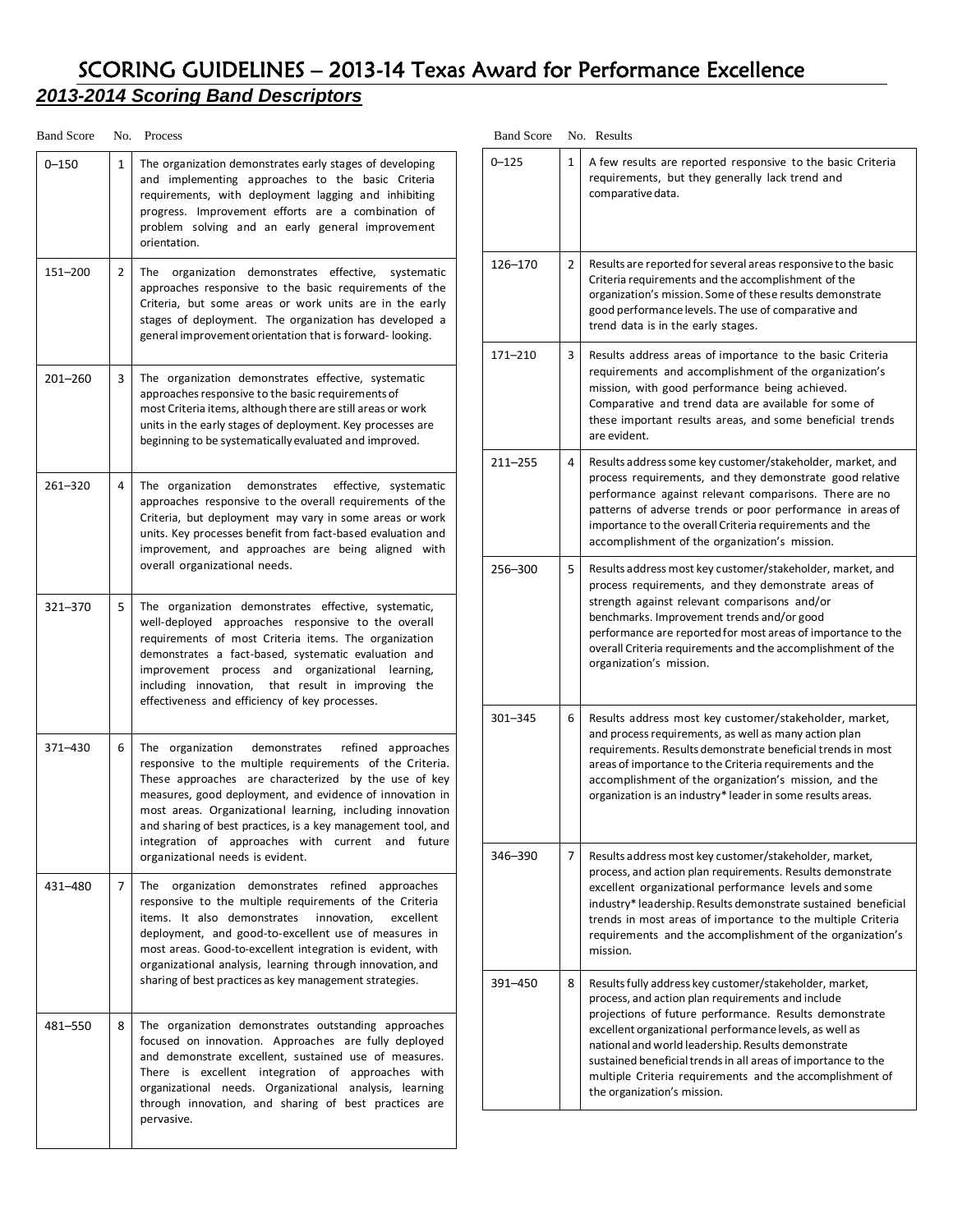# *Process Scoring Guidelines*

| <b>SCORE</b>             | PROCESS (For use with categories 1–6)                                                                                                                                                                                                                                                                                                                                                                                                                                                                                                                                                                                                                                            |
|--------------------------|----------------------------------------------------------------------------------------------------------------------------------------------------------------------------------------------------------------------------------------------------------------------------------------------------------------------------------------------------------------------------------------------------------------------------------------------------------------------------------------------------------------------------------------------------------------------------------------------------------------------------------------------------------------------------------|
| 0% or 5%                 | No SYSTEMATIC APPROACH to item requirements is evident; information is ANECDOTAL. (A)<br>$\bullet$<br>Little or no DEPLOYMENT of any SYSTEMATIC APPROACH is evident. (D)<br>$\bullet$<br>An improvement orientation is not evident; improvement is achieved through reacting to problems. (L)<br>$\bullet$<br>No organizational ALIGNMENT is evident; individual areas or work units operate independently. (I)<br>$\bullet$                                                                                                                                                                                                                                                     |
| 10%, 15%,<br>20%, or 25% | The beginning of a SYSTEMATIC APPROACH to the BASIC REQUIREMENTS of the item is evident. (A)<br>$\bullet$<br>The APPROACH is in the early stages of DEPLOYMENT in most areas or work units, inhibiting progress in<br>$\bullet$<br>achieving the BASIC REQUIREMENTS of the item. (D)<br>Early stages of a transition from reacting to problems to a general improvement orientation are evident.<br>(L)<br>The APPROACH is ALIGNED with other areas or work units largely through joint problem solving. (I)<br>$\bullet$                                                                                                                                                        |
| 30%, 35%,<br>40%, or 45% | An EFFECTIVE, SYSTEMATIC APPROACH, responsive to the BASIC REQUIREMENTS of the item, is evident. (A)<br>$\bullet$<br>The APPROACH is DEPLOYED, although some areas or work units are in early stages of DEPLOYMENT. (D)<br>$\bullet$<br>The beginning of a SYSTEMATIC APPROACH to evaluation and improvement of KEY PROCESSES is evident. (L)<br>$\bullet$<br>The APPROACH is in the early stages of ALIGNMENT with your basic organizational needs identified in<br>$\bullet$<br>response to the Organizational Profile and other process items. (I)                                                                                                                            |
| 50%, 55%,<br>60%, or 65% | An EFFECTIVE, SYSTEMATIC APPROACH, responsive to the OVERALL REQUIREMENTS of the item, is evident. (A)<br>$\bullet$<br>The APPROACH is well DEPLOYED, although DEPLOYMENT may vary in some areas or work units. (D)<br>$\bullet$<br>A fact-based, SYSTEMATIC evaluation and improvement PROCESS and some organizational LEARNING,<br>including INNOVATION, are in place for improving the efficiency and EFFECTIVENESS of KEY PROCESSES. (L)<br>The APPROACH is ALIGNED with your overall organizational needs identified in response to the<br>$\bullet$<br>Organizational Profile and other process items. (I)                                                                 |
| 70%, 75%,<br>80%, or 85% | An EFFECTIVE, SYSTEMATIC APPROACH, responsive to the MULTIPLE REQUIREMENTS of the item, is evident. (A)<br>$\bullet$<br>The APPROACH is well DEPLOYED, with no significant gaps. (D)<br>$\bullet$<br>Fact-based, SYSTEMATIC evaluation and improvement and organizational LEARNING, including INNOVATION,<br>are KEY management tools; there is clear evidence of refinement as a result of organizational-level<br>ANALYSIS and sharing. (L)<br>The APPROACH is INTEGRATED with your current and future organizational needs identified in response to<br>$\bullet$<br>the Organizational Profile and other process items. (I)                                                  |
| 90%, 95%, or<br>100%     | An EFFECTIVE, SYSTEMATIC APPROACH, fully responsive to the MULTIPLE REQUIREMENTS of the item, is evident.<br>(A)<br>The APPROACH is fully DEPLOYED without significant weaknesses or gaps in any areas or work units. (D)<br>$\bullet$<br>Fact-based, SYSTEMATIC evaluation and improvement and organizational LEARNING through INNOVATION are<br>KEY organization-wide tools; refinement and INNOVATION, backed by ANALYSIS and sharing, are evident<br>throughout the organization. (L)<br>The APPROACH is well INTEGRATED with your current and future organizational needs identified in response<br>$\bullet$<br>to the Organizational Profile and other process items. (I) |